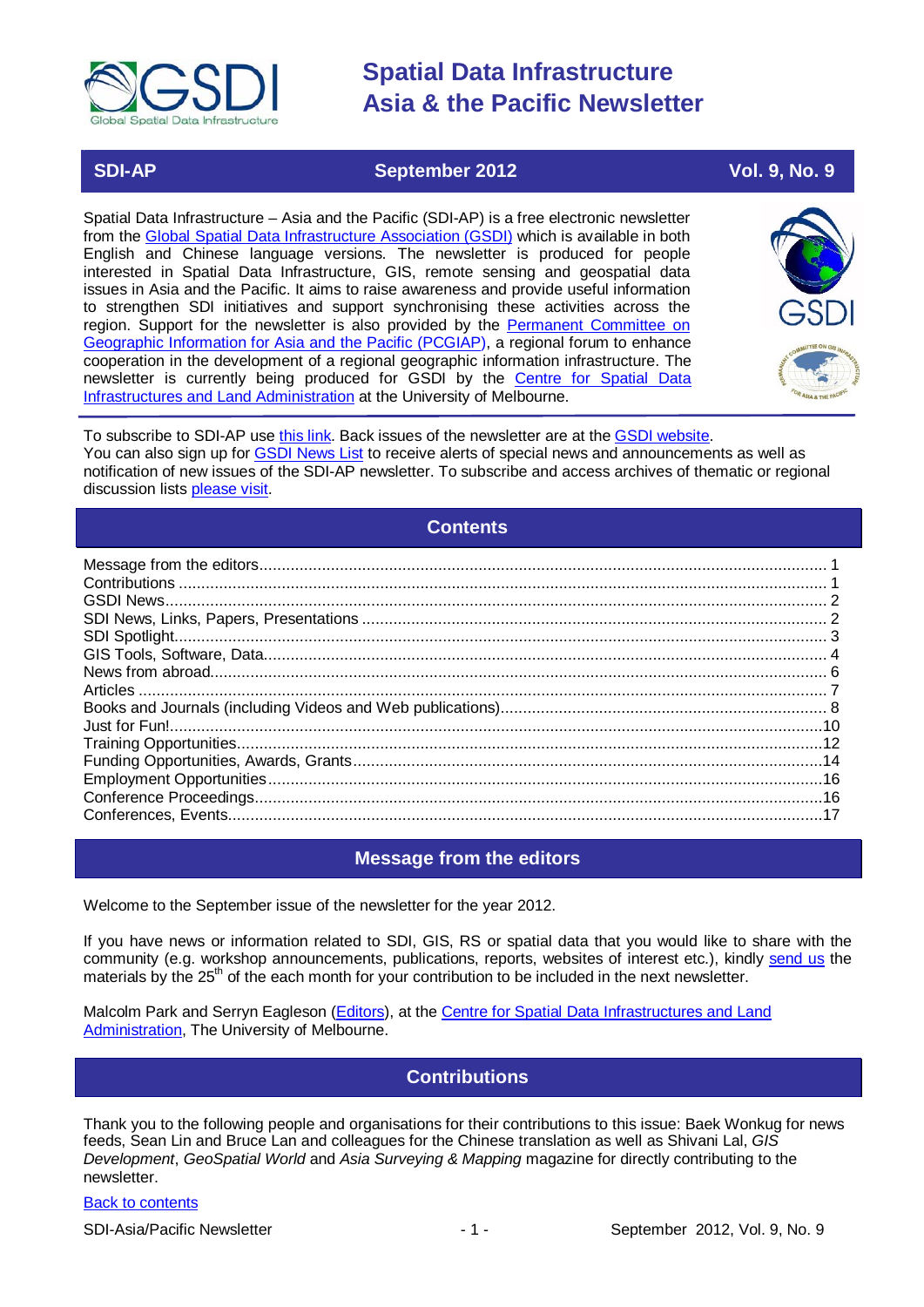

### **GSDI News**

#### <span id="page-1-0"></span>**International Geospatial Society (IGS) Free Memberships**

At its recent meeting, the GSDI Board of Directors passed a motion that allows individuals in low and very low income nations to join the International Geospatial Society (IGS) by providing specific information of value to the global community in lieu of annual cash dues. To join, simply add your professional profile to the growing interconnected network of geospatial specialists across the globe. Benefits of membership in IGS are listed at [http://www.igeoss.org/benefits.](https://owa.unimelb.edu.au/owa/redir.aspx?C=54c2b4d3973d480282dc7c38384f4204&URL=http%3a%2f%2fwww.igeoss.org%2fbenefits) For further information, contact [Harlan Onsrud,](mailto:onsrud@gsdi.org) Executive Director, GSDI Association.

### <span id="page-1-1"></span>**[Back to contents](#page-0-0)**

### **SDI News, Links, Papers, Presentations**

#### **[Indonesia: launch of geoportal for disaster mitigation](http://www.futuregov.asia/articles/2012/jul/31/indonesia-launches-geoportal-disaster-mitigation/)**

The Geospatial Information Agency, formerly known as the National Coordinating Agency for Surveys and Mapping or BAKOSURTANAL, launched an [interactive map](http://maps.ina-sdi.or.id/home/) called "Ina-GeoPortal" which aims to assist public sector organisations in their disaster mitigation and environmental conservation efforts.

The Ina-GeoPortal will give government agencies and the general public real time access to authoritative spatial information on areas that are prone to natural disasters such as earthquakes and floods.

According to a report from the United Nations International Strategy for Disaster Reduction, Indonesia is vulnerable to natural disasters such as tsunami, landslide, earthquake and flood. Out of the 4408 natural disasters that have occurred over the past years in Indonesia around 70 have been caused by earthquakes, two by tsunami, 24 by volcanic eruptions, and 470 have been brought about by landslide events.

With the Ina-GeoPortal in place, first responders and decision makers in government agencies will be able to plan, organise and coordinate emergency response activities in an integrated manger. The information available in the portal will heighten their overall situational awareness enabling them to arrive at well informed decisions during such critical times.

The portal uses the same system as Google maps but has more accurate coordinates and content which is provided by various government agencies. In addition, it can be linked to the US Geological Survey so that users can view historical data on earthquakes that occurred in Indonesia.

Ina-GeoPortal is part of Indonesia's National Spatial Data Infrastructure. It was introduced in 2011 as tool that would help disseminate geospatial information between agencies to reduce duplication, improve data quality and save production costs.

#### **[Indian state to develop spatial data infrastructure](http://www.geospatialworld.net/index.php?option=com_content&view=article&id=25548%3Aindian-state-to-develop-spatial-data-infrastructure&catid=49%3Aproduct-data&Itemid=1)**

Haryana Space Application Centre (HASRSAC) is developing Haryana Spatial Data Infrastructure (HSDI) to provide satellite data and thematic maps to user departments for planning and monitoring various programmes and schemes.

Source: Geospatial World

### **[Turkey conducts national spatial data infrastructure feasibility study](http://www.geospatialworld.net/index.php?option=com_content&view=article&id=25554:national-spatial-data-infrastructure-feasibility-study-in-turkey&catid=230&Itemid=41)**

Turkey has a long history of protection of property rights. More than 99 percent of land in Turkey is mapped and registered, and the Turkish Land Registry and Cadastre Agency (TKGM) completed the registration by 2008. Nevertheless, significant improvements are needed to fully modernise the TKGM and bring it at par with the European standards. Depending upon the core data set cadastre, TKGM has been implementing some projects which will be support NSDI portal.

Source: Geospatial World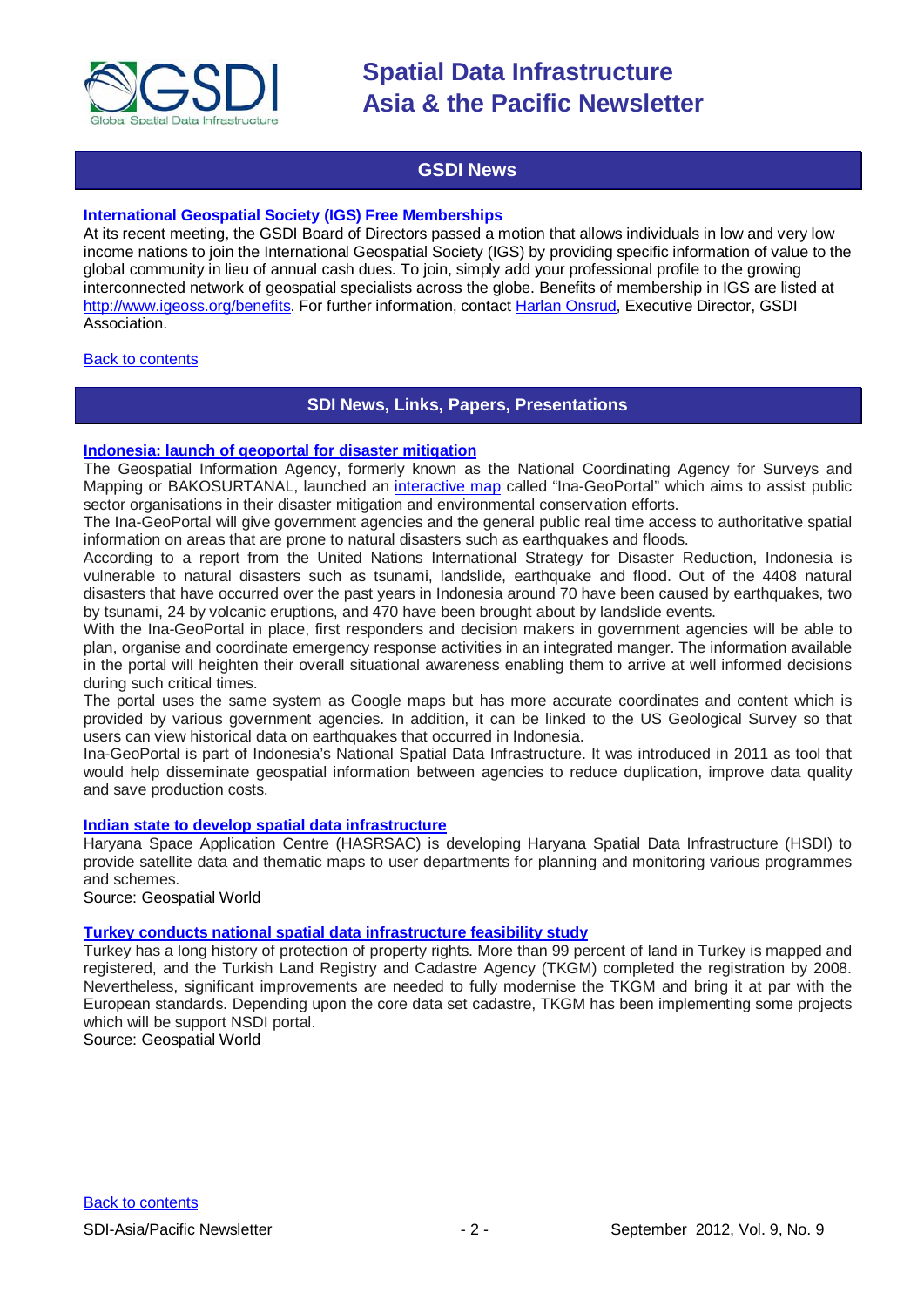

### **SDI Spotlight**

<span id="page-2-0"></span>

This month's "Spotlight" feature is from **Ali Aien** who is a PhD candidate and member of the Centre for Spatial Data Infrastructures and Land Administration (CSDILA) within the Department of Infrastructure Engineering at the University of Melbourne. Ali's main focus is the "3D Cadastral Data Modelling" research project which is currently under investigation by the researchers at CSDILA. In fact, this "Spotlight" feature is an update to those previously published in October 2010 (Vol.7, No.10)

and November 2011 (Vol.8, No.11).



## **3D Cadastral Data Modelling**



Cadastres as the engine of land administration systems while integrated with spatial data infrastructures (SDI) are required to help manage interests in land and its resources. Until the present, land administration systems have used 2D land parcels as a base to determine, record and disseminate required information regarding land. Land administration systems should be complete, comprehensive, and constant to enable sustainable development. However, they are 2D and cannot adequately manage and represent the real 3D world.

The cadastral map should be able to represent and also provide spatial information related to land rights, restrictions and responsibilities (RRRs) not only in 2D space for land parcels, but also in 3D space for 3D properties, apartment units and underground infrastructures. Such a system can be described as a 3D cadastre.

3D cadastres would assist management of 3D RRRs. A 3D cadastre should be capable of storing, manipulating, querying, analysis, updating, and supporting the visualisation of 3D land rights, restrictions and responsibilities. 3D cadastral aspects should be considered in any modern system. The legal, institutional and technical aspects of a 3D cadastre provide the framework for its successful development and implementation. However, data modelling is one of the most important elements of a successful 3D cadastre. As architectural models of houses and high rise buildings help their users visualize the final product, 3D cadastre data model supports 3D cadastre users to understand the structure or behavior of the system and has a template that guides them to construct and implement the 3D cadastre.

Many jurisdictions have developed their own cadastral data model. Examples of data modelling developments are the core cadastral data model, FGDC Cadastral Data Content Standard for the National Spatial Data Infrastructure, ArcGIS Parcel Data Model, ePlan, Legal Property Object, and ISO 19152- LADM. The variation between these data models is evidence of the varying expectations of a 3D cadastre. However, there is a basic common thread among them all. Existing cadastral data models have been developed based on the definition of a 2D land-parcel, while 2D land-parcel is no longer an efficient spatial component for cadastres.

This research aims to develop a developed 3D Cadastral Data Model. This data model includes 3D cadastral objects and (3D legal and physical objects) and provides a practical framework to model 3D cadastral requirements.

#### **More Information**

For more information about this research project, [please visit.](http://www.csdila.unimelb.edu.au/projects/3dwebsite/index.html)

A list of publications related to this research project are:

- Aien, A., Rajabifard, A., Kalantari, M., Williamson, I., Shojaei, D., (2012). [Developing and Testing a 3D](http://www.isprs-ann-photogramm-remote-sens-spatial-inf-sci.net/I-4/1/2012/isprsannals-I-4-1-2012.pdf)  Cadastral Data Model- [A Case Study in Australia](http://www.isprs-ann-photogramm-remote-sens-spatial-inf-sci.net/I-4/1/2012/isprsannals-I-4-1-2012.pdf) [\(2012\).](http://www.isprs-ann-photogramm-remote-sens-spatial-inf-sci.net/I-4/1/2012/isprsannals-I-4-1-2012.pdf) ISPRS Annals of Photogrammetry, Remote Sensing and the Spatial Information Sciences. Volume I-4, pp.1-6, Melbourne, Australia.
- Aien, A., Kalantari, M. Rajabifard, A., Williamson, I., Bennett, R., (2011). Advanced Principles of 3D Cadastral Data Modelling,  $2^{nd}$  International Workshop on 3D Cadastres, 16-18 November, 2011.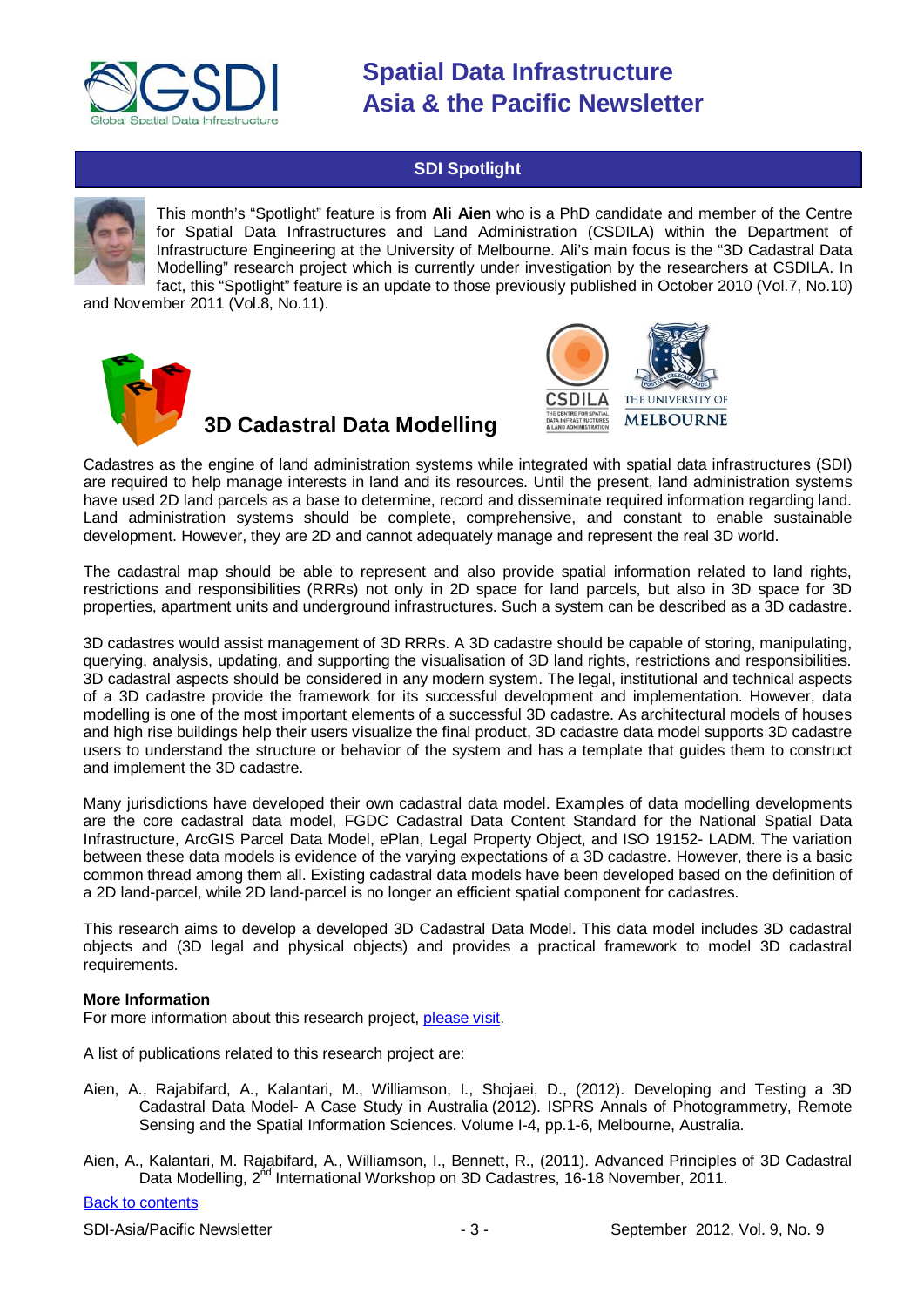

- Aien, A., Rajabifard, A., Kalantari, M., Williamson, I., Shojaei, D., (2011). 3D Cadastre in Victoria, Converting Building plans of Subdivision to LandXML. GIM International*,* 25(8), 16-21.
- Aien, A., Rajabifard, A., Kalantari, M., Williamson, I., (2011). Aspects of 3D Cadastre- A Case Study in Victoria*.* Paper presented at the FIG Working Week 2011, Marrakech, Morocco.

The editors remind our subscribers and readers that we welcome contributions for the *Spotlight* feature.

#### <span id="page-3-0"></span>[Back to contents](#page-0-0)

### **GIS Tools, Software, Data**

**[Sparse microwave can improve imaging performance](http://www.sciencenewsline.com/articles/2012081014510012.html)**

Compared with optical sensing, microwave imaging has the ability to provide all-weather round-the-clock observation, and can be applied to deal with some special sensing requirements, including moving target detection and digital elevation model extraction.

Source: [Geospatial World](http://www.geospatialworld.net/index.php?option=com_content&view=article&id=25486%3Asparse-microwave-can-improve-imaging-performance&catid=74%3Amiscellaneous-research&Itemid=1) and Science Newsline

#### **Mars rover** *Curiosity* **[phones home with a Panoramic view from its landing spot](http://www.theatlantic.com/technology/archive/2012/08/where-the-mars-curiosity-rover-is-headed-next/260941/)**



So far, most of the excitement about the Curiosity rover has sprung from its precise landing and its first surroundings, the floor of the Gale Crater. But the rover is meant to rove, and rove it will. [An enlarged (or "'enbiggened") panorama can be

accessed [here\]](http://cdn.theatlantic.com/static/mt/assets/science/curiositypano_big.jpg) Source: The Atlantic

#### **[Researchers develop robotic plane that navigates without GPS](http://www.dailymail.co.uk/sciencetech/article-2187426/MITs-robot-plane-fly-avoiding-obstacles.html)**



Researchers at Massachusetts Institute of Technology (MIT) have developed a plane that can navigate itself without GPS. MIT researchers have developed a fixed-wing plane that can travel at high speeds while dodging obstacles and manoeuvring through tight spaces. The aircraft is able to navigate itself by using on-board sensors, a laser and a basic Intel Atom processor. Source: [Geospatial World](http://www.geospatialworld.net/index.php?option=com_content&view=article&id=25463%3Aresearchers-develop-robotic-plane-that-navigates-without-gps&catid=43%3Aproduct-gps&Itemid=1) and Daily Mail

#### **[Aerial imagery used in down-to-earth farming decisions](http://www.tern.org.au/Newsletter-2012-Aug-AusCoverFarmDecision-pg23193.html)**

Aerial and satellite mapping is becoming so sophisticated that, with additional development by researchers and commercial mappers, it will soon be available to help farmers make decisions about fertilising or harvesting crops, moving livestock, and other typical economic and land-management decisions.

The idea is not as futuristic as it might first seem. AusCover data captured from instruments aboard satellites or aircraft is being used in a variety of ways, and that includes the means to assist in sustainable land management.

At the broad continental or regional scales, the data can help monitor seasonal changes in vegetation cover, land degradation, and habitat fragmentation in natural and managed ecosystems, in response to large scale climatic and other factors that affect crop productivity and ecosystem services. And at higher levels of detail, remote-sensing imagery derived from either high-resolution satellites or aircraft-mounted systems is able to provide much more detail, and in three dimensions, on the structure, physiology and precise location of different crops and forest plantations, and adjoining patches of native vegetation. Thanks to Ross Johnson for this item

## **[New Zealand NOT utilising location-based intelligence](http://www.geospatialworld.net/index.php?option=com_content&view=article&id=25550%3Anew-zealand-not-utilising-location-based-intelligence&catid=66%3Aapplication-miscellaneous&Itemid=1)**

New Zealand is failing to reap the benefits of location-based intelligence because the government's Geospatial Office is tucked away as part of Land Information, said the chairman of the Spatial Industries Business Association. Huge amounts of data around place and time, which is increasingly accessed as data visualisation displays in real time by smart phone and tablet devices, could add value to New Zealand. Source: Geospatial World and [NZ NBR](http://www.nbr.co.nz/article/location-based-intelligence-missing-trick-nz-says-spatial-industries-association-bd-126722)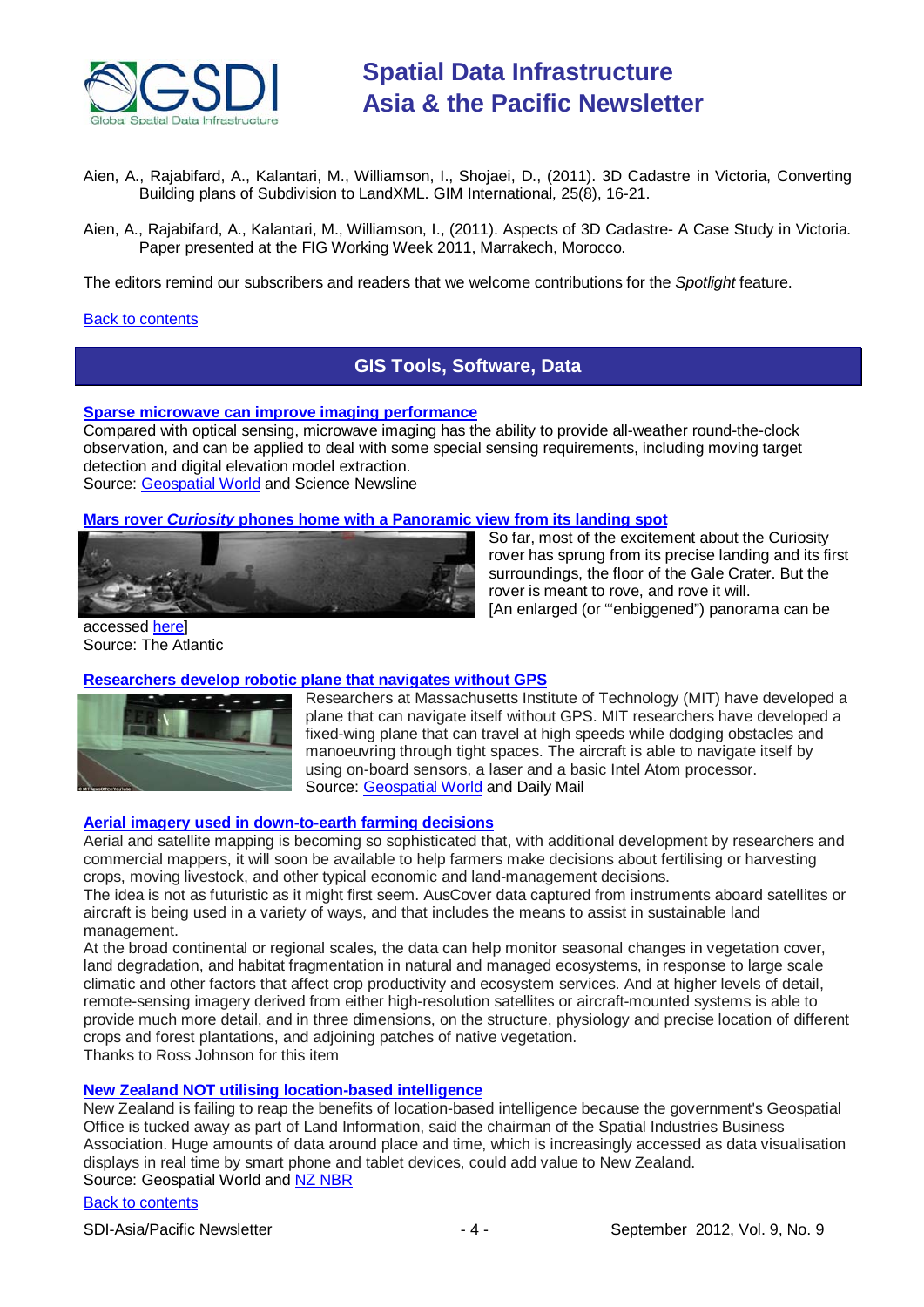

#### **[New Zealand: report from the interoperability solution workshop held in May 2012](http://www.geospatial.govt.nz/christchurch-plugfest-2012-report)**

Christchurch Plugfest 2012 Final Report

This report provides the context for, and details the results of, a workshop designed to improve the interoperability of Geographical Information Systems (GIS) used by the main partners in the earthquake recovery process for Canterbury, New Zealand.

The need for such a workshop, colloquially referred to as a plugfest, was identified as a priority task during the scoping the Canterbury SDI Acceleration project, the background to which is described in more detail in Section 1.1.

The report is written for both the New Zealand and international audience. Decision makers should focus in on this summary and the conclusions and recommendations in section 8, whilst those involved with geospatial information as practitioners or managers will hopefully find the whole report informative.

The plugfest concept is centred on a short-duration, collaborative and hands-on event - a formula that has been well proven for GIS interoperability in other geographies and applied successfully to other software development challenges. The core element of the plugfest is that engineers from all parties bring their services to the table (literally), and connect them to enable cross-agency and cross-system workflows to be tested and solutions to existing issues resolved quickly and pragmatically. Central to the success of this plugfest was the support and active participation of Stronger Christchurch Infrastructure Rebuild Team (SCIRT), Christchurch City Council (CCC) and CERA plus their system suppliers, Intergraph, ESRI and Critchlow (NZ distributors for Pitney Bowes Software).

Watch the **Plugfest presentations.** Christchurch Plugfest 2012 Final Report [\(PDF\)](http://www.geospatial.govt.nz/sites/default/files/ConsultingWhere_Canterbury_GI_Interoperability_Plugfest_Report_20120716.pdf).

#### **[Singapore steps up geospatial capacity building](http://www.futuregov.asia/articles/2012/jul/28/singapore-steps-geospatial-capacity-building/)**

The Singapore Land Authority pushed another step forward increasing the awareness and the use of geospatial technology by awarding the winners of the annual Spatial Challenge Awards 2012.

The Spatial Challenge Awards have been organised annually since 2008, and are part of the SLA's initiatives to encourage the creative use of GeoSpatial Information and Technology in schools, as well as to equip young students with the relevant competencies and skills in order to build the country's geospatial capacity.

"SLA and the Ministry of Education (MOE) are exploring the development of a web-based application for A-level Geography students. SLA is also formulating a Geospatial Competency Framework in consultation with academic, industry and public agency partners." said Senior Parliamentary Secretary for Education and Law Sim Ann.

Supported by the Ministry of Education, the competition starts in March each year, with training sessions for both teachers and students conducted by SLA and Esri Singapore as the main sponsor.

There are 33 teams of students from 18 institutions taking part in this year's challenge and having spent six months of hard work,

The winner in the Pre-University GIS Analysis category is Team Geogability from Catholic Junior College. The runners-up are Team Space Invaders from Hwa Chong Institution (College Section) and Team Nanyang Geographers from Nanyang Junior College.

For Tertiary GIS Analysis category, the winner is Team GeoTrio from National Institute of Education, and the runners-up are Team 117570 from National University of Singapore and Team GTMS from National Institute of Education.

The winner in the Tertiary GIS Application category is Team Edify from Nanyang Polytechnic, followed by Team Mapwork from Singapore Management University and Team Razzle Dazzle from SIM University.

The Spatial Challenge competition was firstly introduced in 2008 with the aim of increasing the awareness of geospatial technology among students and encouraging the innovative use of GIT in schools. It is supported by the Ministry of Education. Each year, the competition starts in March, with training sessions for both teachers and students conducted by SLA and Esri Singapore, the main sponsor and the world's leading GIS software company.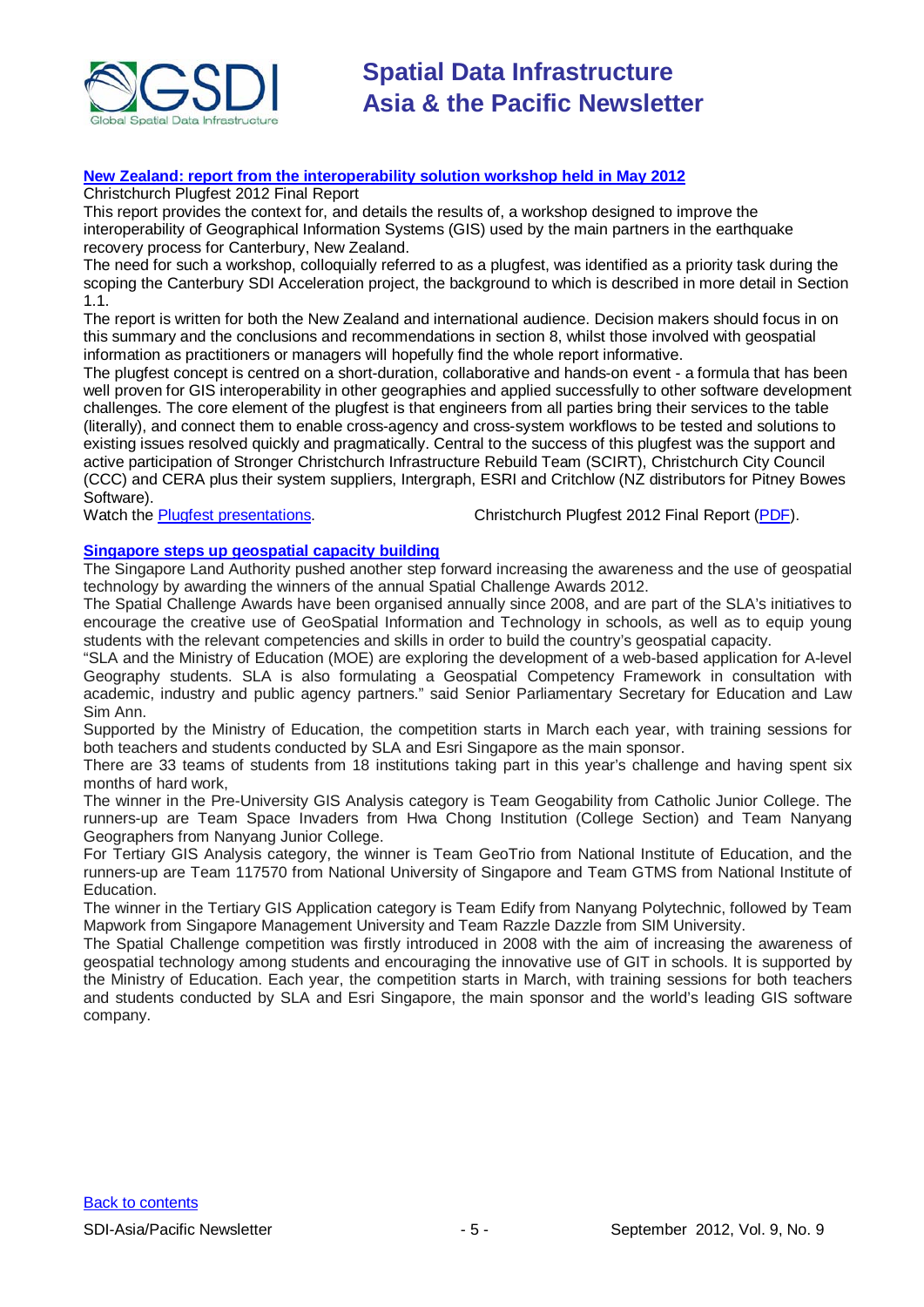

#### **[Hurricanes, cyclones and typhoons mapped magnificently as Hurricane "Isaac" menaces New Orleans](http://www.heraldsun.com.au/news/world/hurricanes-cyclones-and-typhoons-mapped-magnificently-as-isaac-menaces-new-orleans/story-fnd134gw-1226459564879)**



The latest creation of information architect John Nelson, who has previously charted earthquakes and tornados, this new map shows a "bottoms-up view" of known tropical storms and hurricanes dating back to 1851.The storm map offers an unusual perspective of the Earth from below, centered on Antarctica, with the rest of the planet unfurling around the southern continent like flower petals.

http://www.heraldsun.com.au/news/world/hurricanes-cyclones-andtyphoons-mapped-magnificently-as-isaac-menaces-new-orleans/storyfnd134gw-1226459564879

[http://www.theatlanticcities.com/design/2012/08/map-all-worlds-](http://www.theatlanticcities.com/design/2012/08/map-all-worlds-hurricanes-1851/3084/)

[hurricanes-1851/3084/](http://www.theatlanticcities.com/design/2012/08/map-all-worlds-hurricanes-1851/3084/) Source: Melbourne Herald-Sun and [Atlantic "Cities"](http://www.theatlanticcities.com/design/2012/08/map-all-worlds-hurricanes-1851/3084/)

#### **[Google Traffic Conditions Maps Go Global](http://www.asmmag.com/201208154058/google-traffic-conditions-feature-goes-global.html)**

With more than 400 million Android smartphones in use worldwide, that each contain a Google-provided mapping function, the live traffic condition service has gone global. Every time someone uses this function they send anonymous data back to Google on position and current speed, allowing the company to provide a service that displays current conditions.

This crowdsourcing approach has enhanced the mapping, traffic, transit and directions features for these smartphone users. The more people that participate, the better the traffic data becomes for everyone. Source: Asian Surveying & Mapping

#### **[How public actually uses local government web maps: metrics from Denver](http://mapbrief.com/2012/08/01/how-the-public-actually-uses-local-government-web-maps-metrics-from-denver/)**

With ever-present budget pressures, GIS heads are wrestling with which combination of server admin and paid cloud subscriptions make the most financial sense as well as serving user needs. Having real, actual data enables a useful discussion of the ROI of web mapping services. In Denver, Colorado, Allan Glen, head of the city's web GIS team has collected granular usage data that provides a glimpse into how the public actually uses maps. Starting last November, Denver's team started rolling out "single-topic" maps (e.g. city parks) as embeddable widgets throughout the city's website as a complement to the more typical everything-but-thekitchen-sink map "portal". This blog highlights some of the findings.

#### **[Soils-to-Satellites tool](http://www.tern.org.au/Newsletter-2012-Aug-NCRISSoils2Satellites-pg23207.html)**

One of the great challenges to increasing the sustainability of land management is the need to integrate many different kinds of data at many different scales. In a step towards addressing this problem, cyber-infrastructure professionals from a number of the Australian Government's National Collaborative Research Infrastructure Strategy (NCRIS) program capabilities, including TERN, have joined forces and been awarded funding from the Australian National Data Service (ANDS) to build an online tool called Soils-to-Satellites. Among those involved is Mr Craig Walker, the Director of TERN's Eco-informatics facility at the University of Adelaide. 'This one-year project unifies and combines spatial, multi-spectral remote sensing, ecological and genomics

data in a single tool to meet the interdisciplinary data needs of scientists studying and managing Australian terrestrial ecosystems,' says Craig. 'Soils-to-Satellites will enable data users to analyse and display different types of research data more effectively.'

Thanks to Ross Johnson for this item

#### <span id="page-5-0"></span>[Back to contents](#page-0-0)

### **News from abroad**

*"This section has been included to highlight some of the developments happening outside the region which demonstrate SDI in action.*

#### **[UNITED KINGDOM: Ordnance Survey](http://www.ordnancesurvey.co.uk/oswebsite/news/2012/07/ordnance-survey-provides-expertise-internationally.html) Goes International**

From September 2012, the UK geospatial information agency Ordnance Survey will be launching a new international organisation, Ordnance Survey International. It will harness the skills and expertise within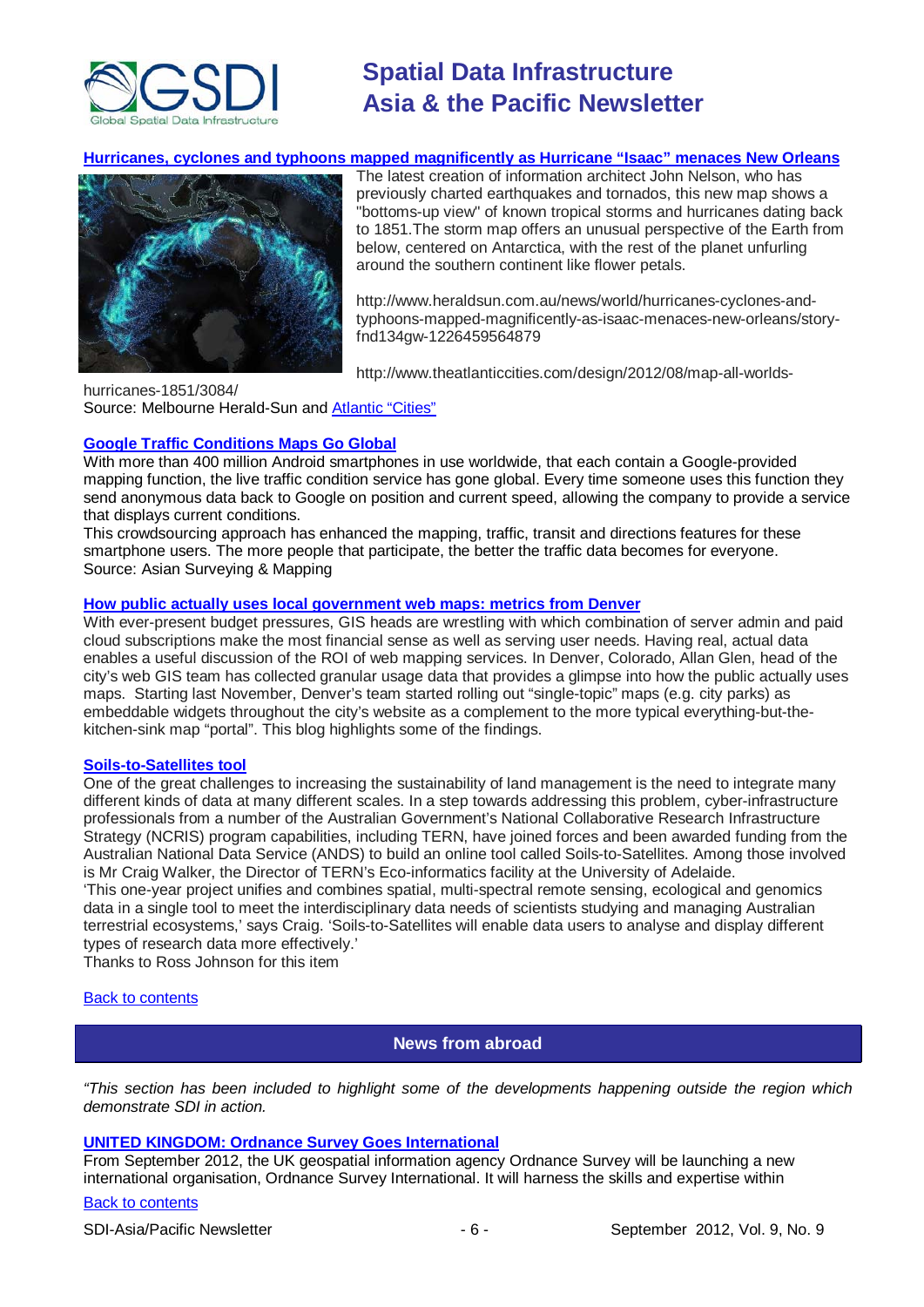

Ordnance Survey to primarily support other national mapping agencies and countries. Ordnance Survey International will be headed by Steven Ramage, former executive director at the Open Geospatial Consortium (OGC), a global body developing open geospatial standards.

The aim is to provide advice and services across the full spectrum of Ordnance Survey's expertise, including data collection and maintenance, product development and geospatial data management.

…. Over the last decade, Ordnance Survey has frequently engaged with international audiences, either through overseas visits to Ordnance Survey or via the established Cambridge Conference. Staff from Ordnance Survey have also delivered a number of presentations, sharing knowledge and best practice, at many high profile overseas conferences. Last year Dr Lawrence, undertook an investigation into the spatial capability of Australia. The study was commissioned by the Australian Government and was carried out in 2011 by Vanessa, acting on behalf of the British Government.

#### **[Are Our Transit Maps Tricking Us?](http://www.theatlanticcities.com/commute/2012/08/are-our-transit-maps-tricking-us/3072/)**

Public transit maps are distorted, quite on purpose. All of them enlarge city centers. Many use a fixed distance between stations out in the boonies, even if, in reality, they're spaced wildly differently. Curvy lines are made straight. Transfers are coded with dots, lines, and everything in between. …



Not that transit map distortions are malicious. A lot of these simplifications are

necessary for good design. If people could keep a geographically accurate map in their heads, we might use them more—but, as we've known for decades, we can only remember so many discrete bits of information at once (between five and nine, as per George Miller's seminal 1956 paper, "The Magical Number Seven, Plus or Minus Two").

Schematic maps, by necessity, balance between detail and readability. "If you try to get everything in, it becomes meaningless, usually," says Lance Wyman, who designed D.C.'s Metro map more than 30 years ago Source: Atlantic "Cities"

#### **Chile to save USD 15 mn using GIS model**

A new GIS-based tool, Mapping Urban Parcel (CBPU), will be introduced soon in Chile. CBPU is expected to be operational throughout Chile by 2016. This tool will provide information like, location of police stations, hospitals, risk areas, houses affected to disaster etc. So far, this information came from outsourced companies. But now, Chile hopes to save around USD 15 million through this state owned tool, according to a report published in [df.cl.](http://www.df.cl/nuevo-sistema-geografico-ahorrara-us-15-millones-al-estado/prontus_df/2012-08-21/213433.html)

Source: Geospatial World

#### **[Brazil to have a national agency for cartography](http://www.geospatialworld.net/index.php?option=com_content&view=article&id=25528%3Abrazil-to-have-a-national-agency-for-cartography&catid=66%3Aapplication-miscellaneous&Itemid=1)**

Source: Geospatial World

#### **["Crowdsourcing": Looking at New Ways to Map Structures in Colorado](http://www.usgs.gov/newsroom/article.asp?ID=3366&from=rss_home#.UEA_A8HiYgt)**

In light of swiftly changing technical landscapes and increasing uses of social networking, the USGS is exploring a new approach to the volunteer program, and is launching a project to test options for volunteer participation in providing data to *[The National Map.](http://nationalmap.gov/)* USGS News release

<span id="page-6-0"></span>[Back to contents](#page-0-0)

#### **Articles**

#### **[Making City Biking Less Scary](http://www.theatlanticcities.com/commute/2012/08/making-city-biking-less-scary/2901/)**

Peter Furth (a civil and environmental engineering professor at Northeastern University and co-author of [a new report](http://transweb.sjsu.edu/project/1005.html) out from the Mineta Transportation Institute that looks at how varying levels of "traffic stress" on different city streets can limit where people are willing to ride) and his colleagues mapped out the different levels of stress on the streets of San Jose, California, and they find that while many streets are calm enough for most riders, they're sliced up by streets with high levels of stress. High-stress streets are measured as those with high speed limits, limited or non-existent bike lanes and signage, and large distances to cross at intersections. Source: The Atlantic "Cities"

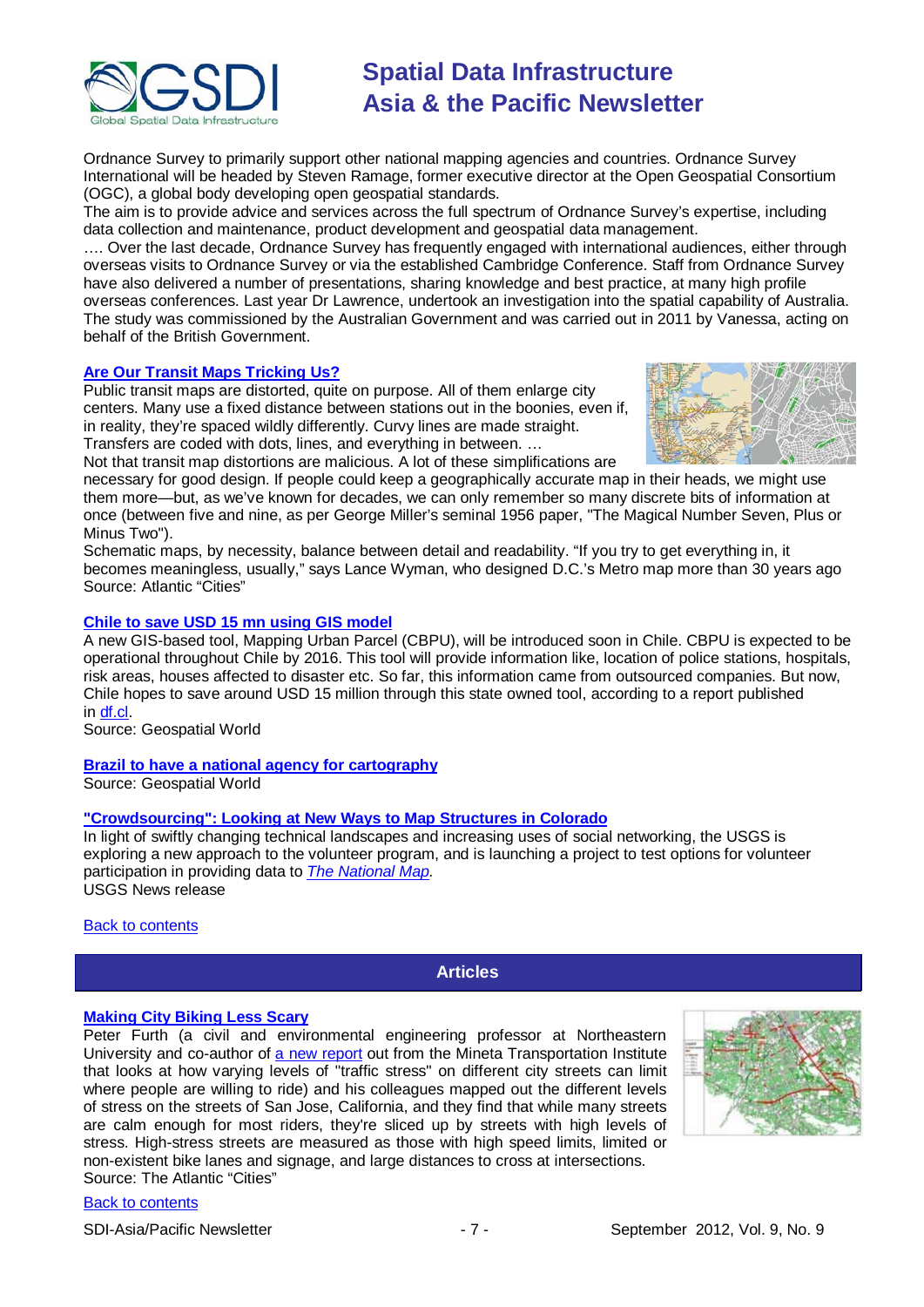

### **[Cadastre & land administration: Living in a two-speed world](http://www.geospatialworld.net/index.php?option=com_content&view=article&id=25106&Itemid=48)** by Bhanu Rekha



The structure of world economy is changing dynamically in important ways, with effects that are difficult to predict. The great financial crisis that hit the West hard had left many countries facing a period of negative growth, budget deficits and high unemployment. However, China, India and the East registered strong economic growth during this period and since then, the world seems to be moving at two different speeds - that of the more developed world (characterised by high debt, low economic growth and low population growth) and that of the less developed world

(characterised by low debt, high economic growth and high population growth) (As shown in Figures 1 and 2). Experts predict that probably in the next 10 years, these two worlds, moving at two different speeds, will reach a balancing point where they will contribute equally to the world GDP. Source: Geospatial World

#### **[The 'cadastral divide': A view from the bridge](http://www.geospatialworld.net/images/magazines/GeospatialWorld-June-2012-42-45%20Rohan.pdf)** by Rohan Bennett

Many of the world's most developed property markets sit idle today: land values are down, new loan approvals have fallen and fewer building permits are being issued. Revival attempts through tax breaks and reduced transaction costs appear to have failed, at least for the short term.

What caused this stagnation? Mainstream media tells the story of the subprime mortgage collapse in the United States, of the resultant freeze in global credit supply, of government funded stimulus packages and more recently, of the European debt crisis and subsequent bailout attempts. We're all familiar with the key events, players and processes.

In parallel, the geospatial community has undertaken its own analysis. In particular, those professionals involved in land administration have asked the question: "What role did our cadastres and land registries play in all this?"

Source: Geospatial World

#### **India's Trickiest Urban [Planning Obstacle? Gandhi's Legacy](http://www.theatlanticcities.com/politics/2012/08/indias-trickiest-urban-planning-obstacle-gandhis-legacy/2953/)** by Mark Bergen

Urbanization in India is inevitable. … Gandhi's preference for the village was primarily political, a slight against colonial rule. But since his time, the nation has gone through scores of political changes and multiple leaders named Gandhi. For urbanists here, a critical force holding India back from providing the resources to fix the problems of its cities—and unleash their potential—is the still lingering philosophy of its greatest citizen. Source: The Atlantic "Cities"

#### <span id="page-7-0"></span>[Back to contents](#page-0-0)

### **Books and Journals (including Videos and Web publications)**

#### **[Next Generation Gigital Earth](http://www.pnas.org/content/early/2012/06/20/1202383109.full.pdf+html)**

A paper entitled "Next-Generation Digital Earth" was published in the Proceedings of the National Academy of Sciences of the United States of America (PNAS) on 21 June 2012. The paper, meant to be an update of the Digital Earth vision given by Al Gore over ten years ago, reviews progress in Digital Earth scientific discovery, analyses current work, and forecasts future developments.

#### **[Mapping London blog](http://mappinglondon.co.uk/)**

#### **[The Times Atlas of London: The story of a great city through maps, history and culture](http://www.amazon.co.uk/The-Times-Atlas-London-through/dp/000747878X/ref=dp_ob_title_bk/276-8554739-4666061)**

The Times Atlas of London, published by Times Books, maps the story of the capital from its humble beginnings to the megacity it is today.

This authoritative and prestigious atlas charts London's highs and lows through maps, rarely seen photographs and texts, as well as statistics, archive images, and historical accounts, giving an exceptionally detailed view of London and helping you to explore this great city. For local Londoners, tourists, and general readers wanting to find out what lies above and beneath the surface of this great city, The Times Atlas of London is the perfect place to start. The book includes:

• 12 pages covering the history of mapping London with extracts from maps from the 16th century to the present day.

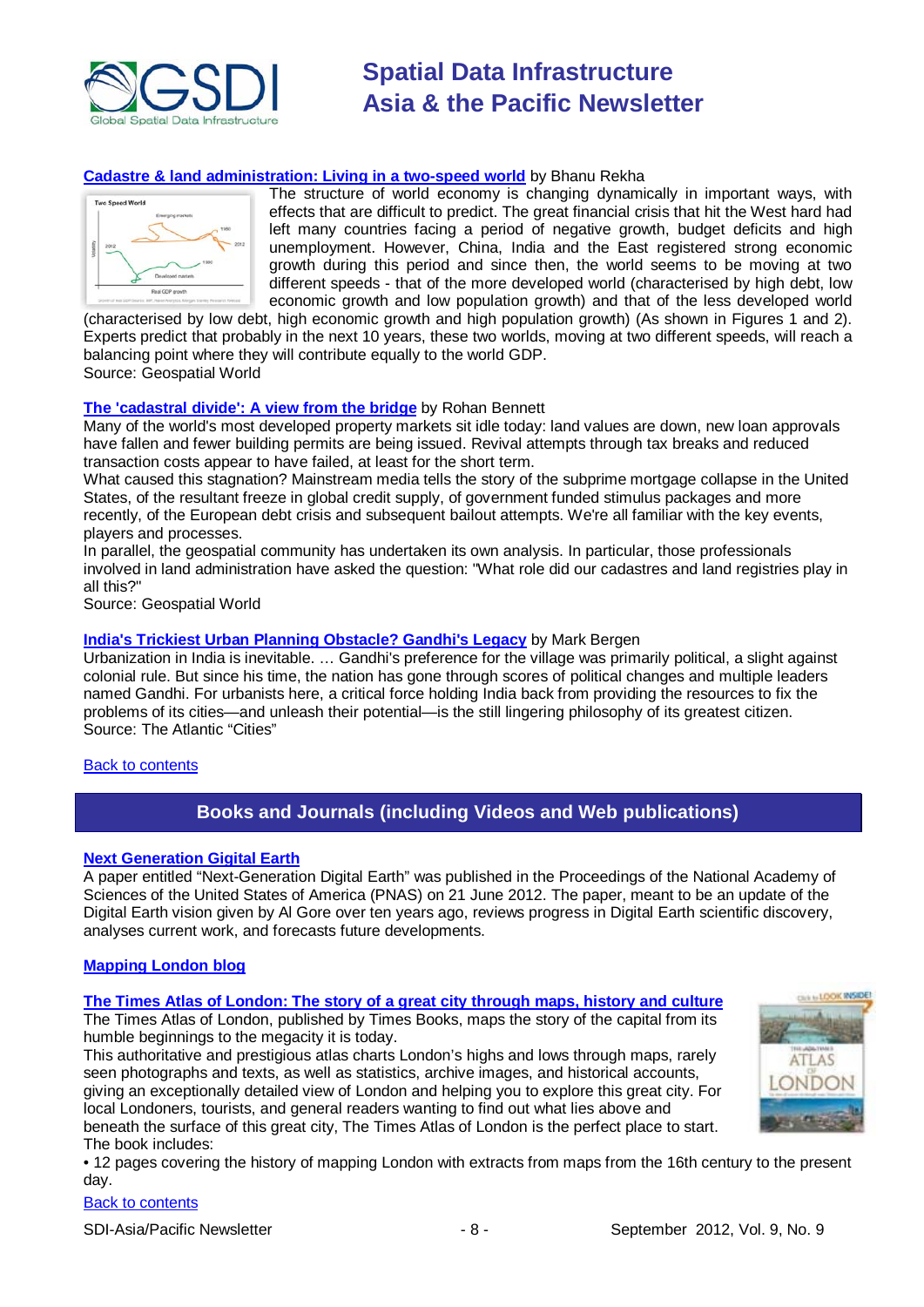

• A comprehensive borough-by-borough guide showing how each district has developed over the years.

• An illustrated chronology of London charting its remarkable history (including articles on famous Londoners, royal London, and sport in the capital), and extensive information on its parks, rivers, climate and geology.

• Stunning images of the capital.

• Before and after aerial photography and mapping.

• Discussions of important London themes, from literary London, to the meaning of London street names; from the capital's theatre, to the famous Thames.

• Information on the make-up of London's diverse population.

#### **[Call for Papers: A special issue on geospatial analysis of volunteered geographic information with](http://www.journals.elsevier.com/computers-environment-and-urban-systems/call-for-papers/call-for-papers-a-special-issue-on-geospatial/)  [Computers, Environment and Urban Systems](http://www.journals.elsevier.com/computers-environment-and-urban-systems/call-for-papers/call-for-papers-a-special-issue-on-geospatial/)**

Volunteered geographic information (VGI)

#### **Submission**

Original papers with a length of 6000-7000 words are welcome. To submit your paper, please follow the [journal's](http://ees.elsevier.com/ceus/) Guide for Authors. We encourage authors to consider the option of supplementary data including raw data, derived data and source codes; we particularly encourage authors to pack your supplementary data in such a manner that interested readers can easily replicate your results. Authors must select "Special Issue" while they reach the "Article Type" step in the submission process, and identify the "geospatial analysis of VGI" special issue in their cover letter. First-time users must register themselves as Author.

#### **Important dates:**

Paper submission due: 30 December 2012 Acceptance notification: 30 May 2013

Publication: 30 August 2013

#### **Editors for the special issue:**

[Bin Jiang,](mailto:bin.jiang@hig.se) Department of Technology and Built Environment, Division of Geomatics, University of Gävle, Sweden

[Jean-Claude Thill,](mailto:Jean-Claude.Thill@uncc.edu) Department of Geography and Earth Sciences, University of North Carolina at Charlotte, USA

#### **CALL for PAPERS Special Issue "Spatial Data Infrastructures, Cyberinfrastructure, and e-Science for GIScience"**

A special issue of ISPRS International Journal of Geo-Information (ISSN 2220-9964). [Deadline for manuscript submissions: 30 September 2012](http://www.mdpi.com/journal/ijgi/special_issues/spatial_data/)

Recent developments in geospatial and related technologies are having profound impacts on the field of geographic information science. This special issue takes stock of these impacts through contributions from leading GIScientists working at this scientific-technological interface. An overriding goal of this special issue will be to bring much needed clarity to the broadly defined and rapidly evolving areas of SDI, cyberinfrastructure, and e-Science to provide focus and guidance to GIScientists who want to make use of stirring new developments in Information and Communication Technology such as high speed networks, high performance computing, and distributed collaborative environments.

#### **[FIG Publication No. 58: Spatially Enabled Society](http://www.fig.net/pub/figpub/pub58/figpub58.pdf)**

Joint publication of FIG-Task Force on Spatially Enabled Society in cooperation with GSDI Association and with the support of Working Group 3 of the PCGIAP.



**[Cities Without Ground: A Hong Kong Guidebook](http://citieswithoutground.com/)** Out in September from ORO Editions, considers the city through the lens of these above- and below-ground

> walkways, creating the first-ever maps showing the extent and variety of these networks.

Co-authored by Adam Frampton, Jonathan D. Solomon and Clara Wong, architects and academics who spent time living and working in Hong Kong, the book comprehensively documents the walkways through highly detailed drawings and 3D models. Mostly visual, it presents a different kind of city guide, showing both how to get around within these networks and how they've

developed and grown despite any formal planning or blueprint.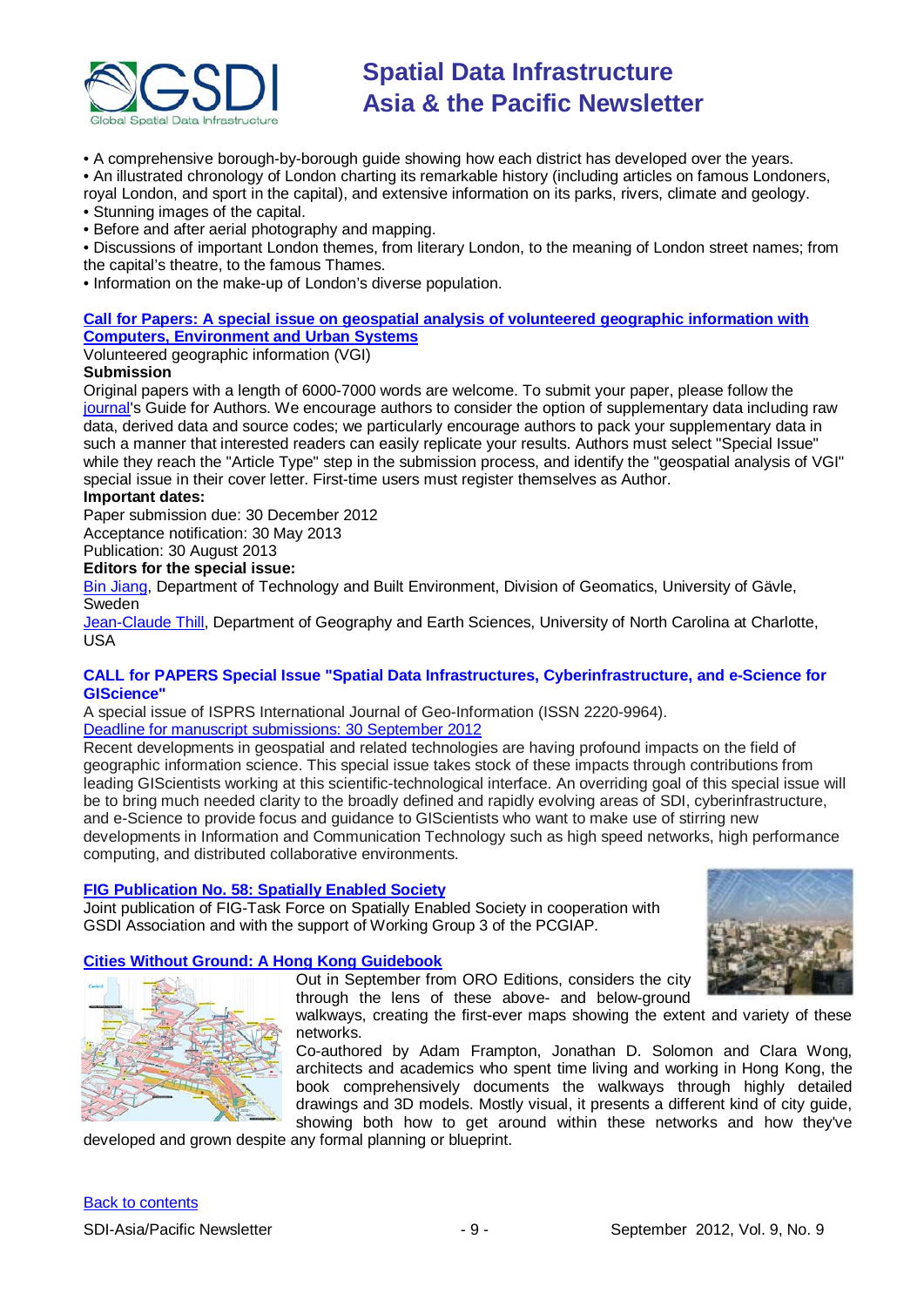

#### **[Borderlines blog from the New York Times](http://opinionator.blogs.nytimes.com/category/borderlines/)**

Countries are defined by the lines that divide them. But how are those lines decided — and why are some of them so strange? Borderlines explores the stories behind the global map, one line at a time.

by Frank Jacobs

Frank Jacobs is a London-based author and blogger. He writes about cartography, but only the interesting bits. His other blog is [Strange Maps](http://bigthink.com/blogs/strange-maps)

#### **[Thematic Mapping blog](http://blog.thematicmapping.org/)**

Terrain mapping with Mapnik

#### Blog of **[Ragnvald Larsen, geographer](http://www.mindland.com/wp/)**

Geographer working with maps at the Norwegian Directorate for Nature Management. Part of his job is to contribute to development aid projects.

**International Society for Digital Earth** - August, 2012 [Newsletter](http://www.digitalearth-isde.org/news/isde-newsletter(201208).html)

**[Thoughts on the Geospatial industry, Open Standards and Open Source](http://cameronshorter.blogspot.com/2011/06/memoirs-of-cat-herder-coordinating.html)** Cameron Shorter's blog

**New Zealand - SDI Cookbook Chapter 6 – [Government and Industry, moving forward.](http://www.geospatial.govt.nz/sdi-cookbook-chapter-6-government-and-industry-moving-forward)**

**Carnival Of The Geospatialists #3 - [Musings and Down-Right Cool Things Shared by the Geo Faithful](http://www.gisuser.com/content/view/25690/28/)**

**Open Planet 5, the magazine published for the International gvSIG Conference is now available in [electronic format](http://jornadas.gvsig.org/descargas/magazine)**

#### **[SDI Magazine](http://www.sdimag.com/)**

**[Mother Pelican: A Journal of Sustainable Human Development](http://www.pelicanweb.org/solisustv08n01page1.html)** The January 2012 issue has been posted:

**[LiDAR News, Vol 2, No 17](http://www.lidarnews.com/newsletter/Vol2No17.htm)** (August 2012)

**[Think Quarterly](http://thinkquarterly.co.uk/#aboutthebook)** – Google's new on-line magazine

**[Coordinates](http://mycoordinates.org/pdf/jun12.pdf)** monthly magazine - **PDF** (June 2012)

**[SERVIR-Africa community news](http://www.servirglobal.net/africa/en/News/CommunityNews.aspx)**

**GISuser - [GIS and Geospatial Technology News](http://www.gisuser.com/)**

**[National Geographic website](http://www.nationalgeographic.com/)**

**[The Atlantic Cities website](http://www.theatlanticcities.com/)** including [Maps](http://www.theatlanticcities.com/posts/map/)

**[Professional Surveyor](http://www.profsurv.com/)** magazine

**[The American Surveyor](http://www.amerisurv.com/newsletter/29AUG2012.htm)** newsletter (August 29)

<span id="page-9-0"></span>[Back to contents](#page-0-0)

[Back to contents](#page-0-0)

## **Just for Fun!**

#### **[The Coolest New Maps of London](http://www.theatlanticcities.com/arts-and-lifestyle/2012/07/coolest-new-maps-london/2754/)**

Some maps simply tell you how to get from here to there, but others give you a unique glimpse into the character of a place. With the eyes of the world on the Olympics for the next couple weeks, we looked to the blog *[Mapping London](http://mappinglondon.co.uk/)* for some cartographic insight into the host city.



SDI-Asia/Pacific Newsletter  $\sim$  10 - September 2012, Vol. 9, No. 9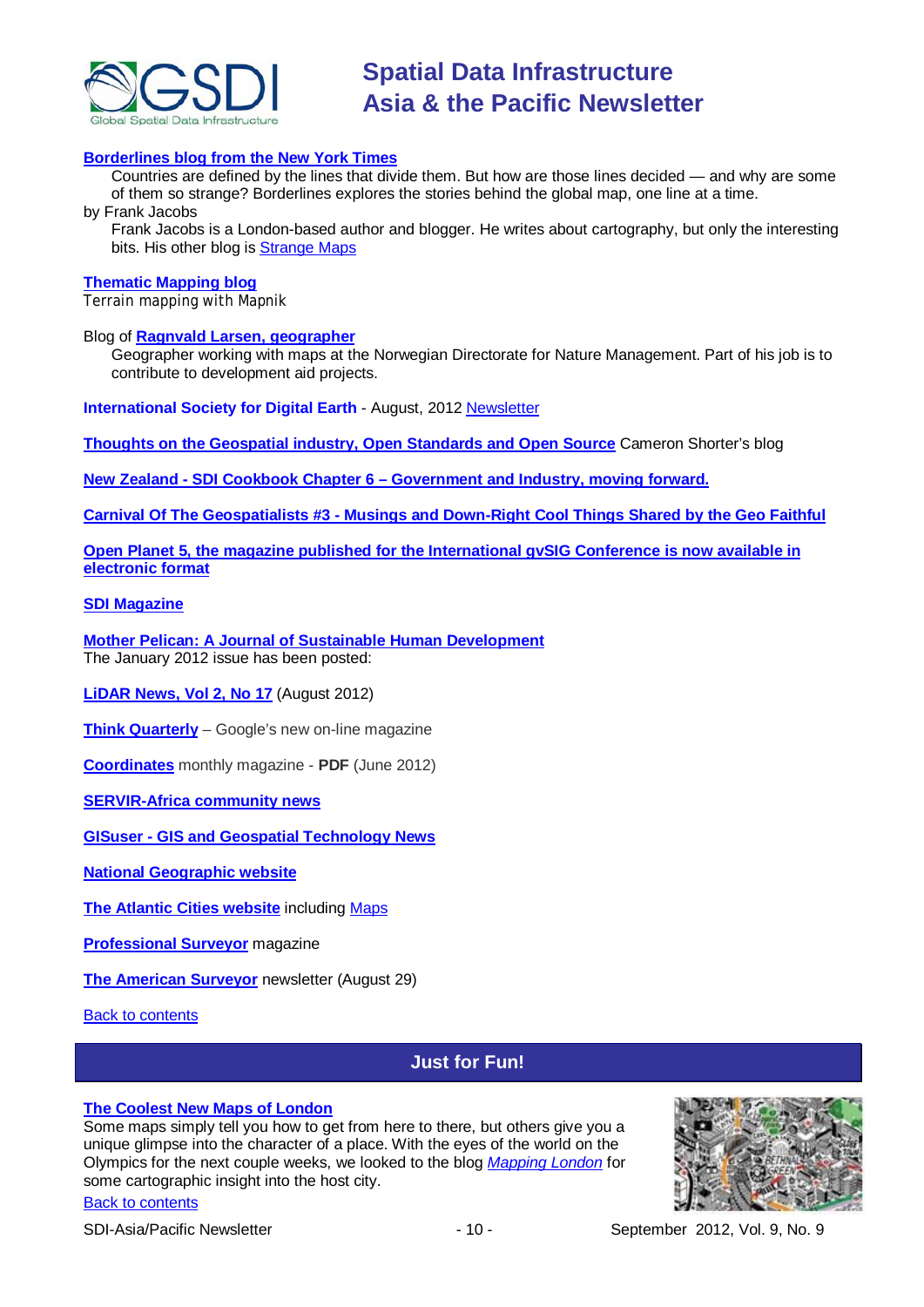

Source: The Atlantic "Cities"

#### **The Geography of America's Music Scenes**

Where are America's leading centers for musicians and the music industry? It's an intriguing question since musicians are mobile with little to tie them down, even compared to high-tech industries and workers which tend to grow up around universities, advanced industries and centers of venture capital. Numerous U.S. cities have staked claims as leading music centers. Seattle had its grunge, Chicago has electric blues, and Nashville its twang. Detroit was the birthplace of both Motown and the hard-edge distorted indie rock of The White Stripes. Austin has Stevie Ray Vaughn, Willie Nelson, and a host of legendary singer-songwriters. Then

there's of course New Orleans jazz, brass, and funk; San Francisco's psychedelic sound; and the reverbsoaked rockabilly that is inextricably associated with Memphis's Sun Records. Source: The Atlantic "Cities"

#### **John Marshall's [Atlas to Marshall's Life of Washington](http://www.greenbag.org/v15n4/v15n4_from_the_bag_Marshalls_Maps_color_large.pdf)**

Both the first and second editions of John Marshall's *Life of [George] Washington* feature an "*Atlas*" of handsome maps of various regions and locales as they appeared at important points in Washington's career. (Nowadays, the text-filled volumes of the *Life* are easy to find, but the atlases are rare and expensive to the

point of inaccessibility. So, the *Green Bag* is sharing an atlas on pages 453-462 below – in black-and-white print and color pdf)

Source: The Green Bag

#### **[Scientists release biggest 3D map of the sky](http://www.theage.com.au/technology/sci-tech/way-beyond-mars-scientists-release-biggest-3d-map-of-the-sky-20120813-243es.html#ixzz23NB5PusX)**

Scientists at the Sloan Digital Sky Survey III (SDSS-III) have released the biggest three-dimensional map of the universe ever created.

Source: The Age

#### **[Microsoft Research WorldWide Telescope](http://www.worldwidetelescope.org/Home.aspx)**

#### **[The Geography of Craft Beer](http://www.theatlanticcities.com/arts-and-lifestyle/2012/08/geography-craft-beer/2931/)** by Richard Florida

*Atlantic Cities'* tracked down the most current brewery figures (through the end of 2011) by state from the Brewers Association, and the Martin Prosperity Institute's Zara Matheson mapped them. Source: The Atlantic "Cities"

#### **[Hong Kong Walkways](http://www.theatlanticcities.com/design/2012/08/hong-kong-city-without-ground/3000/)**

Co-authored by Adam Frampton, Jonathan D. Solomon and Clara Wong, architects and academics who spent time living and working in Hong Kong, the book comprehensively documents the walkways through highly detailed drawings and 3D models. Mostly visual, it presents a different kind of city guide, showing both how to get around within these networks and how they've developed and grown despite any formal planning or blueprint.

Source: The Atlantic "Cities"

### **[Disease Maps Pinpoint Origin of Indo-European Languages](http://www.scientificamerican.com/article.cfm?id=disease-maps-pinpoint-origin-of-indo-european-languages&WT.mc_id=SA_WR_20120829)**

Turkey might be the geographic origin of languages from English to Hindi, according to epidemiological tracking techniques

### **Abstract:**

There are two competing hypotheses for the origin of the Indo-European language family. The conventional view places the homeland in the Pontic steppes about 6000 years ago. An alternative hypothesis claims that the languages spread from Anatolia with the expansion of farming 8000 to 9500 years ago. We used Bayesian phylogeographic approaches, together with basic vocabulary data from 103 ancient and contemporary Indo-European languages, to explicitly model the expansion of the family and test these hypotheses. We found decisive support for an Anatolian origin over a steppe origin. Both the inferred timing and root location of the Indo-European language trees fit with an agricultural expansion from Anatolia beginning 8000 to 9500 years ago. These results highlight the critical role that phylogeographic inference can play in resolving debates about human prehistory.



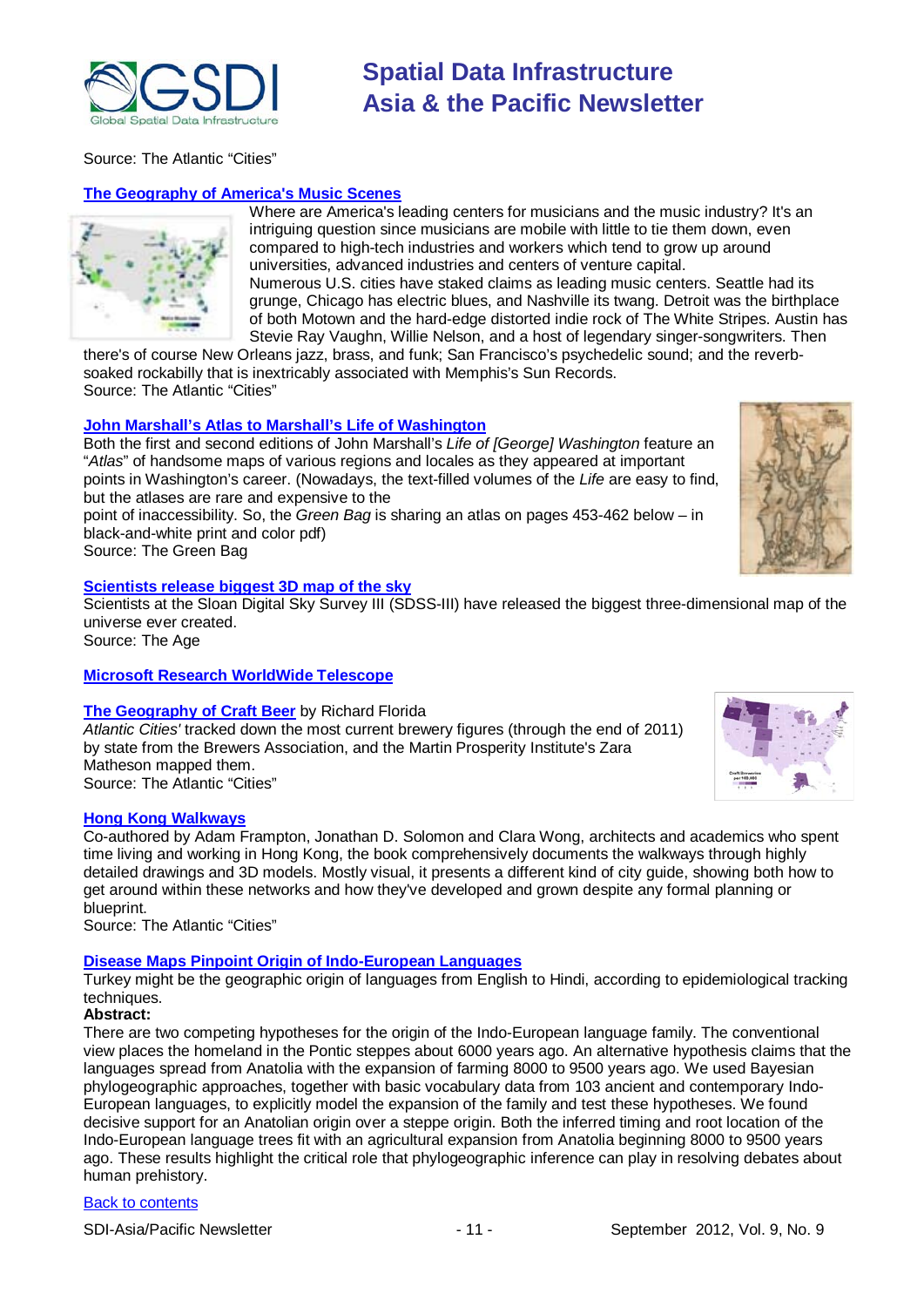

Source: Scientific American, [Science,](http://www.sciencemag.org/content/337/6097/957) and [Nature](http://www.nature.com/news/a-turkish-origin-for-indo-european-languages-1.11270)

#### **[Maps of the Day: 33,000 of Them, At Your Disposal](http://www.theatlanticcities.com/design/2012/08/maps-day-33000-them-your-disposal/3070/)**

Rumsey is a former real estate developer who has over 150,000 maps in his San Francisco house, making it, "one of the finest private collections in the world." The maps are just a click away from your perusal.

Rumsey has uploaded some 33,000 maps to his website, the [David Rumsey Map Collection,](http://www.davidrumsey.com/view) where you could spend your entire life looking at a new historical map every day. You can browse the maps in brilliantly high resolution the old-fashioned way, or you can open a version of Google Earth that lays them over satellite imagery at scale. Using a slider to adjust the opacity of the map, you can move back and forth from cartography to satellite images, studying everything from urban development in Washington D.C. to the shifting course of the Mississippi to the accuracy and inaccuracy of the mapmakers of yore.

**It's one of the most dangerous tools of procrastination we have ever seen.**

Source: Atlantic "Cities"

#### **[The Future of Aerial Mapmaking: Cheap Helium Balloons](http://www.theatlanticcities.com/technology/2012/08/future-aerial-mapmaking-cheap-helium-balloons/3108/)**

The Federal Aviation Administration doesn't particularly like amateurs piloting unmanned aircraft over our city streets. (This is also why commercial drones for domestic use, in their various forms, are still a ways off). But here's a catch: no one says you can't do your own aerial map-making of cities and landscapes with a balloon. Or a kite.

The [Public Laboratory for Open Technology and Science,](http://publiclaboratory.org/home) a project of Long's with several partners, actually sells a \$95 DIY balloon mapping kit that will get you started. "The design of the platform is very specific so it doesn't fall within regulations," Long says. "By that I mean you can pretty much do whatever you want with this thing."

Public Lab does, however, recommend that you stick with some basic FAA rules to stay on the safe side. Don't float these things – they come with 1,000 feet of line – within five miles of an airport. Also, pretty much the entire city of Washington, D.C., is off limits. Outside of these guidelines, though, you can strap a basic camera to one of Public Lab's balloons (they recommend strapping down the camera in continuous drive mode) to create aerial maps of significantly better resolution than Google Earth's.

At this distance, you can get down to the centimeter, enough to capture the dotted lines on a road, or the tiles on a roof. You can even differentiate plant species, a valuable tool for scientists who might use these DIY images to track soil erosion or sensitive wetlands. The whole idea is an ingenious mix of high and low tech, of rubber bands and helium and open-source software (Public Labs also has a platform called [MapKnitter](http://mapknitter.org/) that will help you stitch the images together into one big mosaic). But aside from its basic techie appeal, this tool is trying to take map-making – for centuries the province of people who are in charge – and give the rest of us that power, too.

Source: Atlantic "Cities"

<span id="page-11-0"></span>[Back to contents](#page-0-0)

### **Training Opportunities**

### **[INTERNATIONAL WORKSHOP: Geographic Information Systems \(GIS\) Applications in Public Health](https://www.cpc.unc.edu/measure/training/workshops/geographic-information-systems-gis-applications-in-public-health-1/geographic-information-systems-applications-in-public-health-workshop)**

October 8 - 12, 2012, New Delhi, India (5-day course)

USAID's MEASURE Evaluation Project is pleased to announce an international workshop on Geographic Information Systems (GIS) Applications in Public Health, for English speaking professionals. The workshop is sponsored by the Public Health Foundation of India (PHFI), New Delhi, India in collaboration with MEASURE Evaluation.

Taught in English, the course is designed for mid-level health and population officers, program managers, and other professionals involved with the implementation of population, health and nutrition programs. Participants should be involved with analysis of health and population related data for delivery of health services or teaching and training. The workshop will cover the concept of GIS, Use of GIS in Public Health, Preparing databases for GIS, and preparing GIS output from data, and application of GIS software.

The total course fee for the workshop is US\$2,200. The total course fee includes the workshop tuition,

accommodation, partial board (breakfast daily and lunch on weekdays), and round-trip airport transfers. These costs do not include airfare, visa fees, or other expenses.

#### **Applications must be submitted to PHFI by September 7, 2012.**

A limited number of MEASURE Evaluation fellowships are available to qualified candidates from USAID-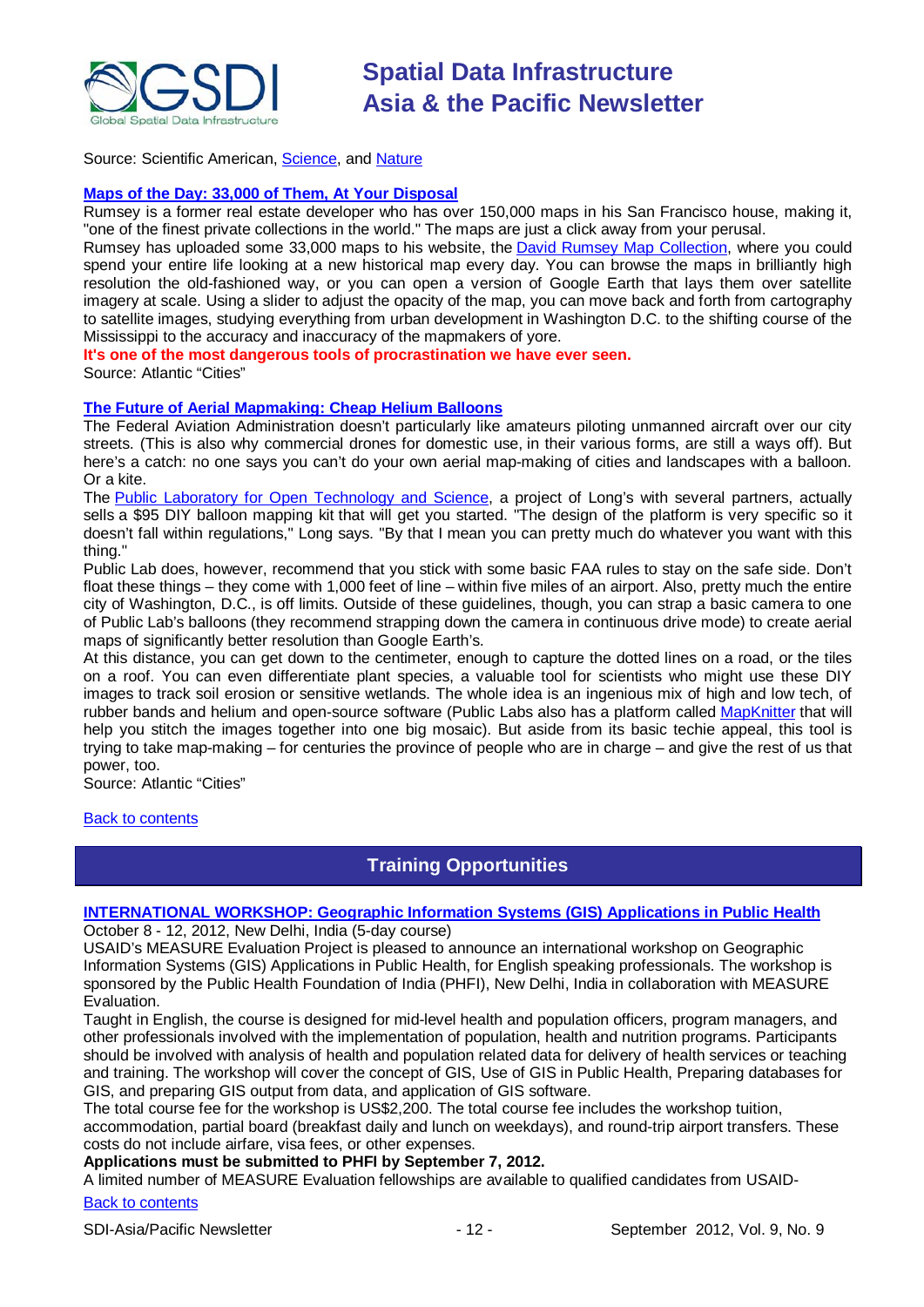

assisted countries in the Asia, Middle East and Eastern Europe regions. For more information, contact the MEASURE Evaluation [Training Officer](mailto:measure_training@unc.edu) or fax: (919) 966-2391, or visit MEASURE Evaluation's [website](http://www.cpc.unc.edu/measure) and click on "training" Brochure [available](https://www.cpc.unc.edu/measure/training/workshops/geographic-information-systems-gis-applications-in-public-health-1/gis-workshop-brochure-october-2012) and [Application.](https://www.cpc.unc.edu/measure/training/workshops/geographic-information-systems-gis-applications-in-public-health-1/gis-workshop-application-2012) Learn more about [MEASURE Evaluation.](http://www.cpc.unc.edu/measure)

#### **[GIS Class at Kruger National Park](http://www.junipergis.com/training/destinations/south-africa-gis-training/)**

Juniper GIS is offering a five and a-half day conservation oriented GIS class at the South Africa Wildlife College, near Kruger National Park, **October 28 - November 3, 2012**. The cost is \$575 USD, including lodging and all meals if you sign up before September 1. This class is confirmed, but there are still a few seats available.

**[Indepth Research Services \(IRES\) e August -](http://indepthresearch.us1.list-manage.com/track/click?u=079fb9f777e8d11db604a5219&id=350a4ca385&e=7cbe1e64f1) September 2012 Training workshops** to be conducted in Nairobi, Kenya.

The training courses are mapped against current industry Standards, and are constantly updated and reviewed to reflect the latest industry developments and techniques.

- Use of GIS and Remote Sensing in Disaster Risk Management (10th 14th September 2012)
- Data Management and Analysis for Monitoring and Evaluation (M & E) in Development Programmes (17th
- 21st September 2012)
- Use of GIS and Remote Sensing in Climate Change Analysis and Adaption (24th 28th September 2012)
- Processing & Analysis of Data for Surveys/Assessments (Methodology and Software) (1st 5th October 2012)

To participate in any of these workshops, [register online.](http://indepthresearch.us1.list-manage.com/track/click?u=079fb9f777e8d11db604a5219&id=fa3571201a&e=7cbe1e64f1)

#### **[Crossrail, Bentley launch UK's first dedicated BIM academy](http://www.geospatialworld.net/index.php?option=com_content&view=article&id=25529%3Acrossrail-bentley-launch-uks-first-dedicated-bim-academy&catid=77%3Amiscellaneous-education&Itemid=1)**

Crossrail and Bentley Systems launched a dedicated Information academy to provide hands-on training to the Crossrail supply chain on the latest technology and software being used to design and build the new railway including Building Information Modelling (BIM).

The academy is an undertaking of the technology partnership created earlier this year between Bentley Systems and Crossrail Limited. The information academy will capture, develop and share BIM best practices with the Crossrail supply chain. The increased use of BIM by industry is a key element of the Government Construction Strategy.

Source: Geospatial World

#### **[Course Spotlight: Master of Spatial Information Science](http://themelbourneengineer.eng.unimelb.edu.au/2012/02/course-spotlight-master-of-spatial-information-science/)**

The University of Melbourne [Course Spotlight: Master of Spatial Information Science](http://themelbourneengineer.eng.unimelb.edu.au/2012/02/course-spotlight-master-of-spatial-information-science/)

Spatial information is an essential and indispensable part of any economy's infrastructure. It is needed in all walks of life and on many scales, with applications in land tenure systems, environmental modelling, food production, disaster management, climate change modelling, engineering, architecture and urban planning. Current industry shortfalls in spatial information practitioners combined with a growing demand in Australia and internationally, ensure graduates a range of well-paid job opportunities.

Find out more about the [Master of Spatial Information Science,](http://www.msi.unimelb.edu.au/study/graduate/master-of-spatial-information-science/) as well as our [scholarship opportunities.](http://www.eng.unimelb.edu.au/study/graduate/scholarships.html)

#### **[Learn to Use HTML5](http://www.gisuser.com/content/view/25915/2/) with Esri ArcGIS**

Get a brief introduction to HTML5 and learn how to use HTML5 technologies with the ArcGIS API for JavaScript and ArcGIS Online.

Source: GIS User and [ESRI](http://training.esri.com/Gateway/index.cfm?fa=seminars.gateway)

#### **[Large-Scale 3D Laser Scanning: The Complete Process](http://www.faro.com/site/resources/details/1373?CampaignId=70170000000bbwr)**

Don't worry if you missed the live webinar, "Large-Scale 3D Laser Scanning: The Complete Process". It's now available online for you to watch any time!

### **[e-Learning for the Open Geospatial Community](http://elogeo.nottingham.ac.uk/xmlui)**

We are pleased to inform that the course repository for the ELOGeo (An e-Learning Framework for Using Geospatial Open Data, Open Source and Open Standards) project is ready.

ELOGeo is a JISC-funded project based at the Centre for Geospatial Science, the University of Nottingham in partnership with the Mimas Centre of Excellence at the University of Manchester. ELOGeo main collaborators are Open Source Geospatial Foundation, Open Geospatial Consortium (OGC), Ordnance Survey, Open Nottingham, International Cartographic Association (ICA) and gvSIG Association.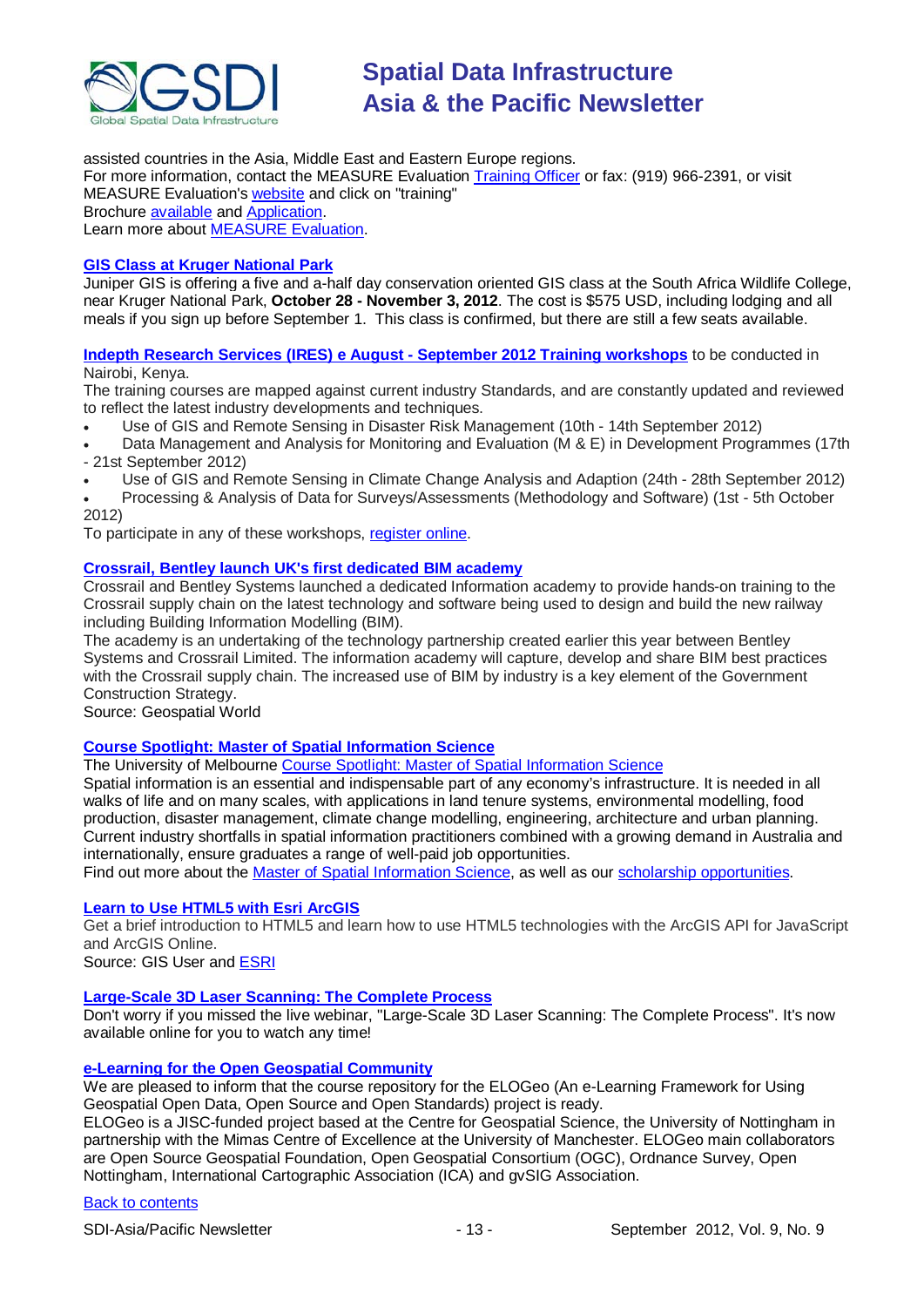

[More details of ELOGeo.](http://elogeo.nottingham.ac.uk/index.html)

### **gvSIG Training platform opens with a first course for gvSIG users**

The gvSIG Association tries to increase its learning offer through online courses, publishing a new learning platform: gvSIG Training. In parallel, the gvSIG Association launches its official certification program. It's a step forward in the training processes in free geomatic, creating an online training centre, that contributes to the spreading as well as to the sustainability of the gvSIG project. Training without geographic barriers, and with the best professionals.

In this platform, you will find courses in several languages to learn to use the different applications of the gvSIG project, in a user level as well as in a developer one. The courses list will be extended gradually with different gvSIG and free geomatic specialization courses (databases, map servers...), with the objective of covering the different needs of the Community.

The courses offered by gvSIG Training are part of the training routes that are required to obtain the gvSIG official certification.

For further information:

- gvSIG Training: [<http://gvsig-training.com/>](http://gvsig-training.com/)

- gvSIG Certifications: [<http://www.gvsig.com/services/certification>](http://www.gvsig.com/services/certification)

## **GIS Courses by Distance Education**

#### **NSW Riverina Tafe**

The courses listed below are all full Geographic Information Systems courses which can be studied over a number of semesters by distance study pathways.

[Certificate III in Spatial Information Services \(GIS\)](http://www.rit.tafensw.edu.au/nec/nrme/giscourses#Cert III in Spatial Information Services (CPP30109)) [Certificate IV in Spatial Information Services \(GIS\)](http://www.rit.tafensw.edu.au/nec/nrme/giscourses#Cert IV in Spatial Information Services (CPP40209))

[Diploma of Spatial Information Services \(GIS\)](http://www.rit.tafensw.edu.au/nec/nrme/giscourses#Diploma of Spatial Information Services (CPP50207))

Sourc[e: NSW River](http://www.rit.tafensw.edu.au/nec/nrme/giscourses)

#### **[Participatory Spatial Information Management and Communication Training Kit now available on-line](http://www.cta.int/en/About-us/CTA-news/Participatory-Spatial-Information-Management-and-Communication-Training-Kit-now-available-on-line)**

Co-published by CTA and IFAD in English and Spanish, the Training Kit is a unique product that can be tailored to meet user needs, ensuring that employees get the best training available on Participatory Spatial Information Management and Communication.

The [online version](http://pgis-tk.cta.int/) was launched at the beginning of March 2011. The DVD version was launched in December 2010. The Training Kit contains 15 Modules, each presented through a series of Units. Modules cover the entire spectrum of good developmental practice – from mobilising communities to developing a communication strategy based on the outcome of participatory mapping activities. The Modules touch on topics such as the fundamentals of training, ethics and community groundwork and processes as well as the more technical low-, mid- and high-tech participatory mapping methods.

Users decide what they want to cover and when. The product has been developed using the Multimedia Training Kit (MMTK) approach – which allows you to pick and choose those Modules, Units and components that best suit your particular requirements and develop a curriculum to suit your specific needs. **Publishers:** Technical Centre for Agricultural and Rural Co-operation ACP-EU (CTA), Wageningen, The

Netherlands and International Fund for Agricultural Development (IFAD), Rome, Italy Source: [The Centre for Agricultural and Rural Cooperation](http://www.cta.int/en/About-us/Who-we-are)

<span id="page-13-0"></span>[Back to contents](#page-0-0)

## **Funding Opportunities, Awards, Grants**

### **FIG Foundation PhD Scholarships 2012**

The FIG Foundation will be providing scholarships of up to 4,000 euros to PhD students. Applicants shall:

1. be studying for a PhD degree and registered solely in a surveying/geomatics academic programme that teaches surveying in a country listed by the [World Bank as a low-income, lower-middle or upper-middle income](http://data.worldbank.org/about/country-classifications/country-and-lending-groups#Low_income)  [economy,](http://data.worldbank.org/about/country-classifications/country-and-lending-groups#Low_income)

2. must have had a paper accepted by a peer reviewed international journal based on their doctoral research project; applicants should be the lead author, and the paper should be co-authored with their supervisor, 3. should not have submitted their final thesis at the application deadline.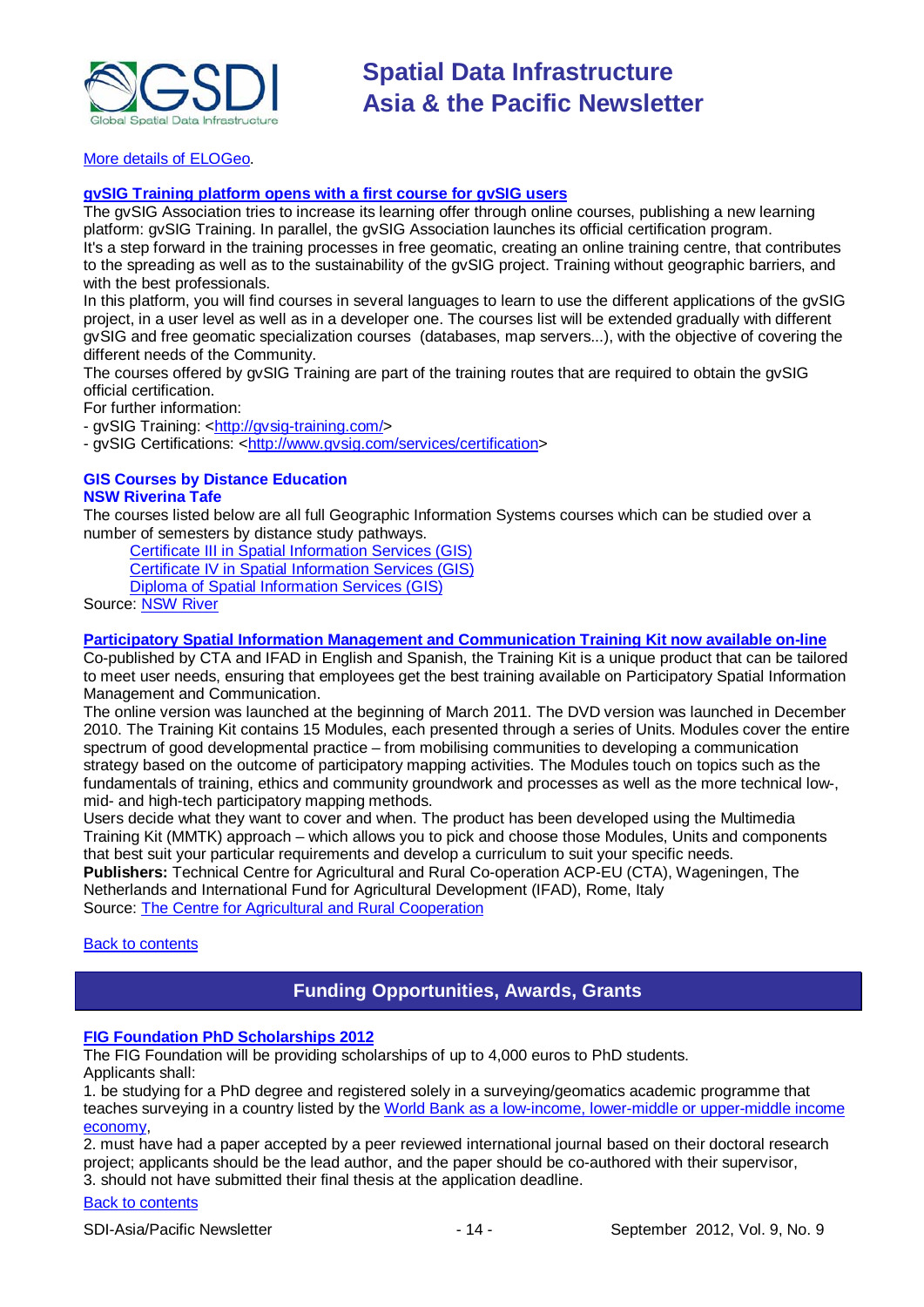

Applications will be judged on the quality of the application and need. In the event that two excellent applications are judged to be of equal quality, applications from low-income and lower-middle income countries will be preferred.

Applications are to be sent to [fig@fig.net](mailto:fig@fig.net) with "FIG Foundation PhD Scholarship Application" shown in the Subject Line.

Complete details can be found at: [www.fig.net/figfoundation](http://www.fig.net/figfoundation) **Deadline 1 November 2012**

#### **[Ideas Challenge](http://www.gmes-masters.com/ideas-challenge)**

The Ideas Challenge is at the core of the GMES Masters competition. It invites students, entrepreneurs, start-up companies and SMEs to submit their ideas for an innovative commercial use of GMES to a secure online database on the GMES Masters website. The best idea for a commercially viable business idea using GMES data will be rewarded. The winner will be rewarded with a cash prize of EUR 10,000 as well as the chance to get his idea further developed in one of the six ESA Business Incubation Centres (BICs). The incubation package has a value of up to EUR 60,000.

#### **[ESA App Challenge](http://www.gmes-masters.com/esa-app-challenge)**

The European Space Agency (ESA) will award the ESA App Challenge to the best application idea for the usage of GMES on mobile phones. Proposals shall address one or more GMES main thematic areas (land, marine environment, atmosphere, climate change, emergency management). ESA is looking for ideas that can be implemented quickly into a profitable business. The application should consist of a base app containing info and news on GMES, as well as one or more specific content modules that provide relevant location-based data to users in real time. The winner will be considered for support by one of the six European Space Agency's Business Incubation Centres (ESA BICs) across Europe (value up to EUR 60,000).

#### **[European Space Imaging High-Res Challenge](http://www.gmes-masters.com/european-space-0)**

European Space Imaging (EUSI) is Europe's leading provider of Very High-Resolution (VHR) satellite data. EUSI will award the best application idea using the most advanced VHR satellite data. Application ideas which are easily implementable, sustainable, cut costs and create efficiencies are of high interest. Participants are required to submit detailed application ideas including business concepts. The winner will be awarded a data package of EUSI satellite data worth up to EUR 20,000 for use in further developing the winning application.

#### **[DLR Environmental Challenge](http://www.gmes-masters.com/dlr-environmental)**

DLR is looking for new applications in Earth observation, especially proposals addressing the mapping of the environment and climate. Ideas for using Earth observation to manage sustainable supplies of energy are also welcome. In addition to any kind of non-satellite geoinformation, proposals should be based on existing or imminent Earth observation satellite data that is available either for free or under commercial terms. The product or service generated from the idea should support either professionals from organisations and companies in environmental assessment, or the general public and consumer-oriented markets. Both regional and global applications and services are possible. Innovative ways to link the service with users are especially encouraged. The ideas should also describe a realistic scenario for their implementation involving either the general public or commercial benefits. The winner(s) will receive a voucher for a workshop or initial coaching according to what further realisation of the idea requires.

#### **[Best Service Challenge](http://www.gmes-masters.com/best-service)**

The Best Service Challenge invites service providers to upload profiles of their existing services within the main thematic areas of GMES to the GMES Masters competition website. The Best Service Challenge aims at increasing the awareness of existing Earth Monitoring Services and their benefits to European citizens. The winner of the Best Service Challenge will benefit from a substantial satellite data quota made available with financial support by the European Commission.

#### **[GMES Masters 2012 call for proposals](http://www.gmes-masters.com/challenges-2012)**

The GMES Masters rewards on an annual basis the best ideas for services, business cases and applications based on GMES data, with the aim to foster product development and entrepreneurship in Europe. Initiated by the European Space Agency (ESA), the Bavarian Ministry of Economy, the German Aerospace Center (DLR) and T-Systems, and supported by the European Commission and European Space Imaging GmbH, the GMES Masters 2012 will call for proposals between 1 June and 16 September 2012 in six categories.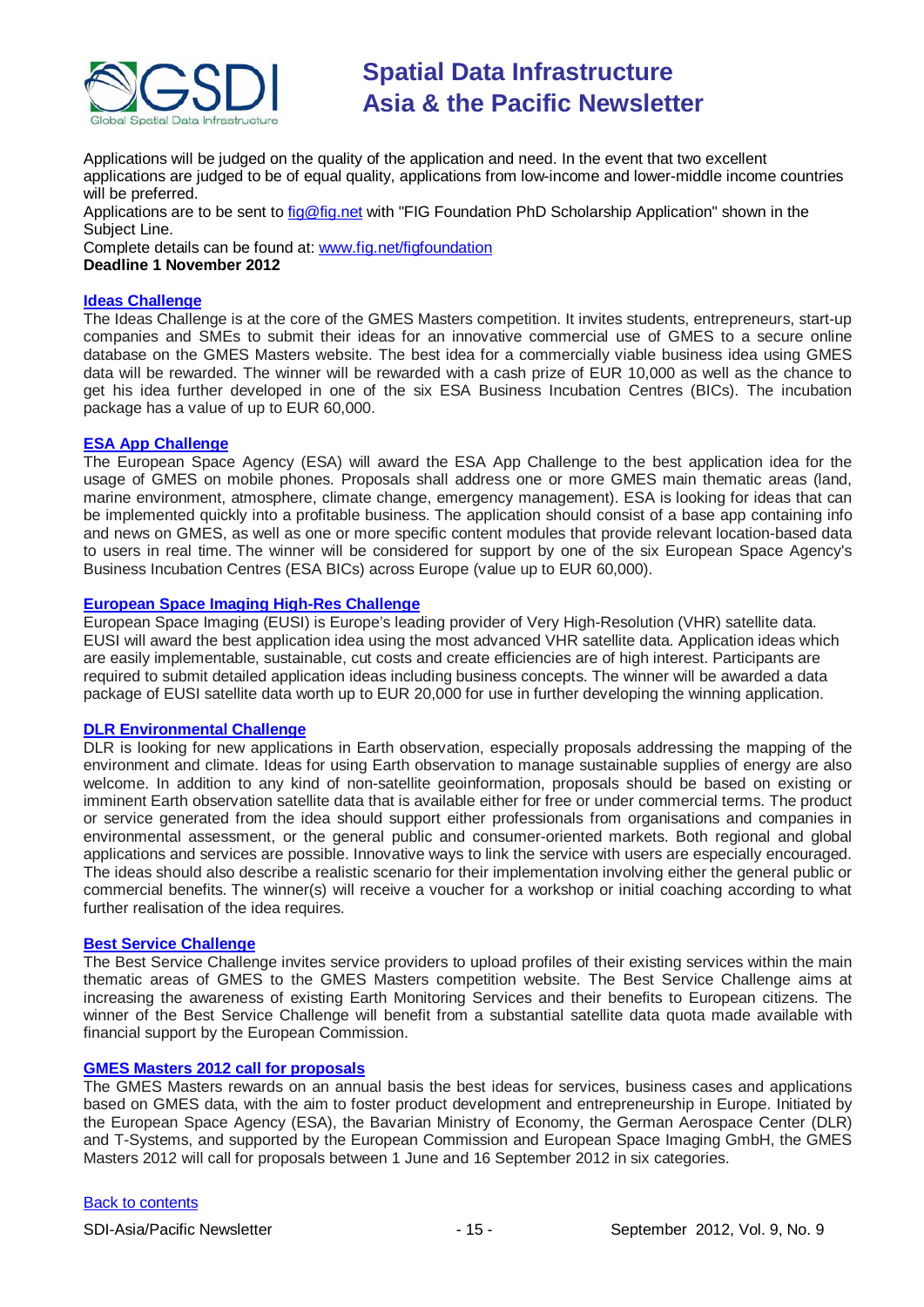

#### **[T-Systems Cloud Computing Challenge](http://www.gmes-masters.com/t-systems-cloud)**

T-Systems will award the prize for its Cloud Computing Challenge to the best GMES application or service idea that will make use of the cloud computing model Infrastructure-as-a-Service (IaaS) to provide Earth observation data on demand via user-oriented web portal or mobile devices. T-Systems will assist the winner in getting the awarded project off the ground. They will support the winner to realise an innovation project, which could lead to a long-term partnership.

#### **[Challenge to spur the geospatial industry](http://geospatialworld.net/index.php?option=com_content&view=article&id=23850:challenge-to-spur-the-geospatial-industry&catid=75:miscellaneous-events)**

The Singapore Land Authority has launched OneMap Challenge that seeks to promote the development of innovative map-based desktop and mobile applications by businesses and the community.

The OneMap Challenge provides a platform for application developers to showcase their creativity through the apps they develop to an increasingly tech-savvy population and enterprises, including those represented by the Association of Small and Medium Enterprises (ASME) which is one of the competition promotion partners. The Challenge also aims to facilitate collaborations between potential business partners for creating location-based apps that are useful for business enterprises and the general community.

With two top prizes of \$20,000 cash each and other attractive prizes up for grabs, the OneMap Challenge is divided into two categories – Web Applications for applications that run on web browsers and Mobile Applications for those that run on smart phones, tablets and other portable devices.

Visit <http://www.sla.gov.sg/OneMapChallenge> to learn more about OneMap Challenge and check out the OneMap Facebook page at [www.facebook.com/OneMap.](http://www.facebook.com/OneMap)

Source: Geospatial World and [SLA press release](http://www.sla.gov.sg/htm/new/new2012/new0401.htm)

#### <span id="page-15-0"></span>[Back to contents](#page-0-0)

### **Employment Opportunities**

#### **['Surveyors are getting lucrative offers in Vietnam'](http://www.geospatialworld.net/index.php?option=com_interview&int=1&view=managetemplate&id=255&Itemid=644)**

*Viet Nam government is investing approximately USD 60 million in cadastral mapping. Prof. Dr. Dang Hung Vo explains what it means for surveyors.*

Source: Geospatial Wworld

#### **GIS Job Board Launches New Website: [www.gisjobboard.com](http://www.gisjobboard.com/)**

New Site Provides Employers and Job Seekers Tools to Post and Search Jobs and Resumes in the GIS and Geospatial Disciplines

GIS Job Board has launched a new website specifically dedicated to GIS and other geospatial disciplines. The new site makes it simple for employers and job seekers to post and search for jobs and resumes. The site was created to serve the growing needs of the GIS community and help with recruiting and job seeking efforts. Visitors also have the option to view the site in a different language if they choose, making it easier for them to have access to the content

Registered users can receive jobs or resumes by email. They can also flag jobs and resumes as well as save searches, setup resume alerts, and save resumes and jobs. Users have the capability of private messaging other users in case they ever want to communicate with someone.

For more information about GIS Job Board, please visit their website at **[www.gisjobboard.com](http://www.gisjobboard.com/)**

#### <span id="page-15-1"></span>[Back to contents](#page-0-0)

### **Conference Proceedings**





**FIG Working Week 2012 Rome May 6 – 10, 2012** [Technical Program and Proceedings](http://www.fig.net/pub/fig2012/techprog.htm)

#### **GSDI 13 QUEBEC CONFERENCE A HUGE SUCCESS May 14 – 7, 2012**

[Back to contents](#page-0-0) A limited-edition book of selected papers "Spatially Enabling Government, Industry and Citizens: Research and Development Perspectives" was provided free of charge to all conference registrants. Abstracts and Papers from the Conference may also be downloaded from th[e GSDI Association's website.](http://www.gsdi.org/gsdiconf/gsdi13/prog_details.html)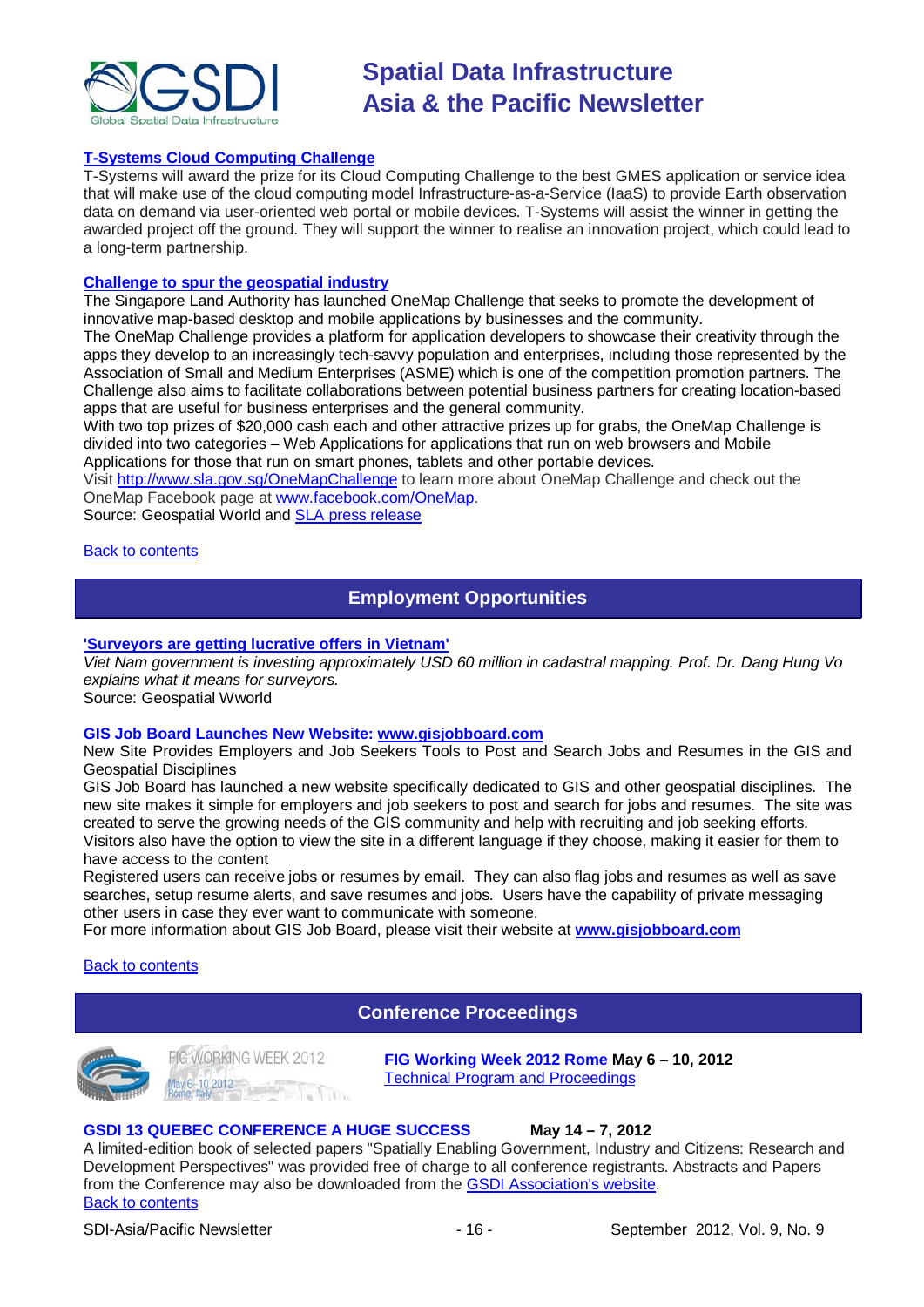

#### **[7th International Conference on 3D Geoinformation, 16–17 May 2012, Québec, Canada](http://www.int-arch-photogramm-remote-sens-spatial-inf-sci.net/XXXVIII-4-C26/)**

**[Report on GI Science and Remote Sensing for Climate Change Studies Workshop](http://www.asmmag.com/201205043668/report-on-gi-science-and-remote-sensing-for-climate-change-studies-workshop.html)** Kumaun University SSJ Campus Almora, India from 1-3 March 2012.

### **Malaysia Geospatial Forum 2012**

[Day 1](http://www.geospatialworld.net/index.php?option=com_content&view=article&id=24204%3Amalaysia-explores-geospatial-opportunities&catid=75%3Amiscellaneous-events&Itemid=1) (March 6), [Day 2](http://www.geospatialworld.net/index.php?option=com_content&view=article&id=24223%3Ageospatial-sector-should-strive-to-become-more-useful&catid=75%3Amiscellaneous-events&Itemid=1) (March 7), [Plenary showcases g-tech in nation building](http://www.geospatialworld.net/index.php?option=com_content&view=article&id=24212%3Aplenary-showcases-g-tech-in-nation-building-&catid=75%3Amiscellaneous-events&Itemid=1)

[Open Planet 5, the magazine published for the](http://jornadas.gvsig.org/descargas/magazine) **International gvSIG Conference** is now available in electronic [format](http://jornadas.gvsig.org/descargas/magazine)

#### <span id="page-16-0"></span>**[Back to contents](#page-0-0)**

### **Conferences, Events**

For upcoming events of global or major international interest, please visit the [upcoming conference list o](http://gsdi.org/events/upcnf.asp)n the GSDI website – as this conference list will be reserved for conferences within or with specific interest to the Asia Pacific Region.

#### **The editors welcome news of conferences & events from the newsletter subscribers**

#### **[Call for Expression of Interest to host AARSE 2014 and future Conferences](http://lists.gsdi.org/pipermail/sdi-africa/2010-November/001135.html)**

Call for Expression of Interest to host the 10th biennial International Conference of the African Association of Remote Sensing of the Environment (AARSE) in October 2014 and future Conferences. The 9th conference will be held in Morocco in October 2012.

| <b>Date</b>              | <b>Location</b>            | <b>Event</b>                                                                                                                                                                                                                                                                                                                                                                                                                                                                                                                                                                                                                                                                                                                                                                                                                                        |  |
|--------------------------|----------------------------|-----------------------------------------------------------------------------------------------------------------------------------------------------------------------------------------------------------------------------------------------------------------------------------------------------------------------------------------------------------------------------------------------------------------------------------------------------------------------------------------------------------------------------------------------------------------------------------------------------------------------------------------------------------------------------------------------------------------------------------------------------------------------------------------------------------------------------------------------------|--|
| <b>September</b><br>2012 |                            |                                                                                                                                                                                                                                                                                                                                                                                                                                                                                                                                                                                                                                                                                                                                                                                                                                                     |  |
| 2-4 September            | Wellington,<br>New Zealand | The 4th Digital Earth Summit focusing on "Natural Disasters"<br><b>Call for Papers</b> (Deadline for abstracts submission: 15 June 2012)                                                                                                                                                                                                                                                                                                                                                                                                                                                                                                                                                                                                                                                                                                            |  |
| 4-5 September            |                            | <b>FOURTH OPEN SOURCE GIS CONFERENCE - OSGIS 2012</b><br>Nottingham Geospatial Institute, University of Nottingham<br><b>OSGIS 2012</b>                                                                                                                                                                                                                                                                                                                                                                                                                                                                                                                                                                                                                                                                                                             |  |
| 6-8 September            | Tokyo, Japan               | (OSM)<br>2012<br>International Conference for<br>OpenStreetMap<br><b>State of the Map 2012 (SoTM12)</b>                                                                                                                                                                                                                                                                                                                                                                                                                                                                                                                                                                                                                                                                                                                                             |  |
| 9-14 September           | Ticino,<br>Switzerland     | 11th NCCR Climate Summer School, 2012<br>The NCCR Climate, Switzerland's Centre of Excellence in Climate<br>and Climate Impact Research, invites young scientists to join<br>leading climate researchers in a scenic southern Swiss Alpine<br>setting on the occasion of the 11th International NCCR Climate<br>Summer School 2012.<br><b>Deadline for applications:</b> closed. Successful applicants will be<br>notified in February 2012. Detailed information and the application<br>form are available at<br><http: 2012="" summer_school="" www.nccr-climate.unibe.ch=""></http:> .<br>Contact: University of Bern, NCCR Climate Management Centre,<br>Zähringerstrasse 25, CH-3012 Bern, Switzerland, mailto:<br><nccr-climate@oeschger.unibe.ch><br/>Telephone +41 31 631 31 45, Telefax +41 31 631 43 38.</nccr-climate@oeschger.unibe.ch> |  |
| 16-9 September<br>"NEW"  | Tehran, Iran               | <b>Iran: Workshop on SDI &amp; Disaster Management</b><br>For more information, see links, and contact the WG2 of the<br>Permanent Committee on GIS Infrastructure for Asia and the<br>Pacific (PCGIAP): pcgiap.iran@ncc.org.ir                                                                                                                                                                                                                                                                                                                                                                                                                                                                                                                                                                                                                     |  |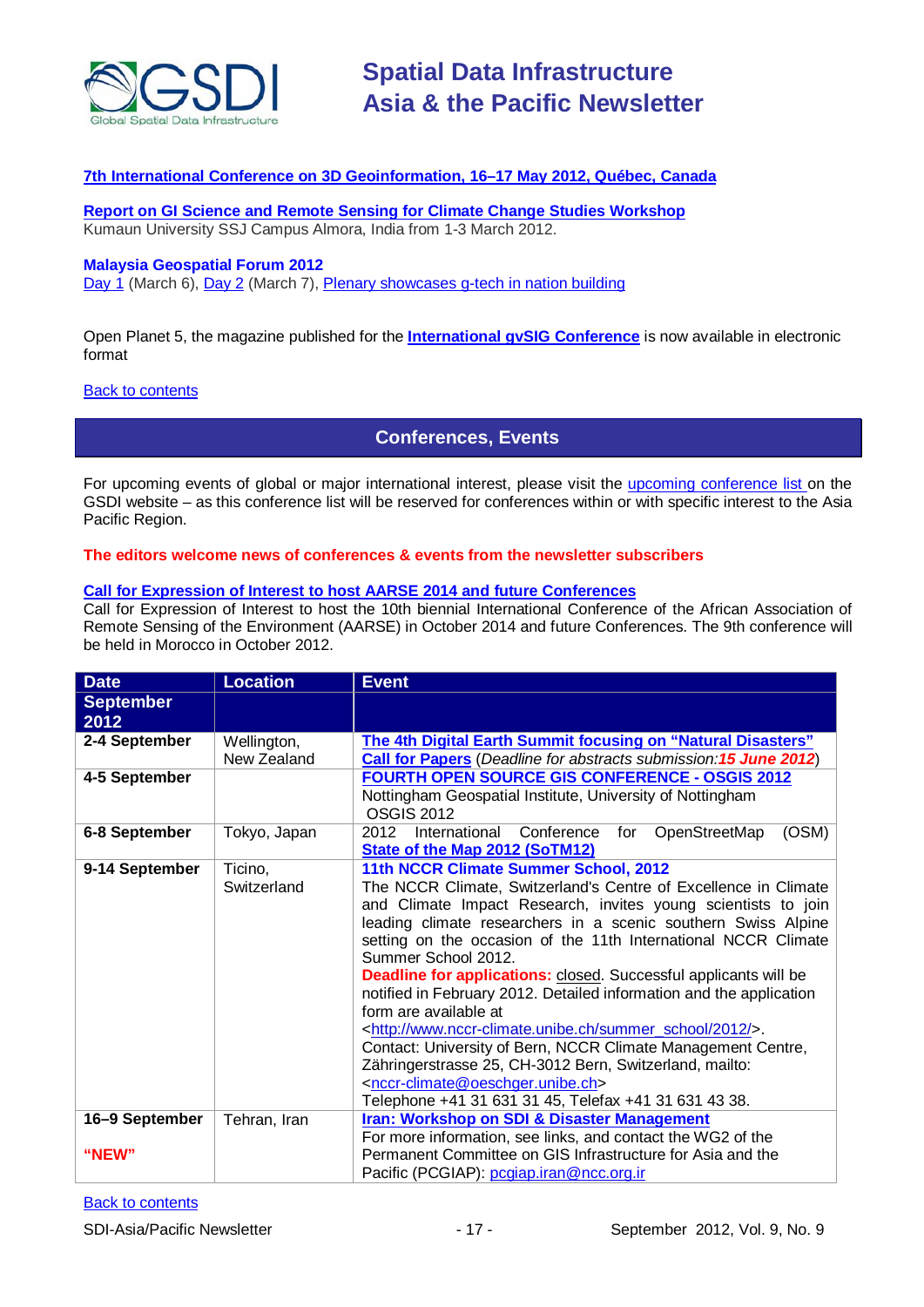

| 17-9 September   | Hanoi, Vietnam           | <b>11th Asia Geospatial Forum</b>                                                                                                      |  |
|------------------|--------------------------|----------------------------------------------------------------------------------------------------------------------------------------|--|
|                  |                          | <b>Abstract submission CLOSED</b><br>Contact                                                                                           |  |
| $18 - 21$        | Kashi, Xinjiang,         | The International Symposium on Earth Observation for Arid                                                                              |  |
| <b>September</b> | China                    | and Semi-Arid Environments (ISEO 2012) with the theme of                                                                               |  |
|                  |                          | "Earth Observation Illuminating Central Asia".                                                                                         |  |
| 20-1 September   | Ulaanbaatar,             | <b>Asia GIS 2012 International Conference</b>                                                                                          |  |
| October 2012     | Mongolia                 | Abstract submission deadline: July 16, 2012                                                                                            |  |
| $2-4$ October -  |                          | Call for papers for the peer-reviewed academic track of <b>GISSA</b>                                                                   |  |
|                  | Gauteng,<br>South Africa | Ukubuzana 2012                                                                                                                         |  |
|                  |                          | <b>Conference theme: 'An African Dialogue: Geomatics for</b>                                                                           |  |
|                  |                          | Infrastructure Development and Service Delivery'                                                                                       |  |
|                  |                          | Authors are invited to submit full-text academic papers,                                                                               |  |
|                  |                          | approximately 5000 words in length and relevant to the themes and                                                                      |  |
|                  |                          | subject matter of the conference, for the peer-reviewed academic                                                                       |  |
|                  |                          | track at the GISSA Ukubuzana 2012 conference.                                                                                          |  |
|                  |                          | <b>Important dates</b>                                                                                                                 |  |
|                  |                          | • 30 June 2012: Submission of full papers for peer-review for                                                                          |  |
|                  |                          | academic track                                                                                                                         |  |
|                  |                          | • 13 August 2012: Notification of acceptance of papers for<br>academic track                                                           |  |
|                  |                          | • 10 September 2012: Submission of revised peer-reviewed full                                                                          |  |
|                  |                          | papers for academic track                                                                                                              |  |
|                  |                          | • 17 September 2012: Registration of presenters of accepted                                                                            |  |
|                  |                          | papers for academic track                                                                                                              |  |
|                  |                          | • 25 September 2012: Submission of PowerPoint presentations for                                                                        |  |
|                  |                          | conference CD                                                                                                                          |  |
|                  |                          | • 2-4 October 2012: GISSA Ukubuzana 2012 in Kempton Park,                                                                              |  |
|                  |                          | Gauteng, South Africa                                                                                                                  |  |
|                  |                          | Instructions to authors of peer-reviewed academic papers.<br>Conference brochure (1 MB pdf)                                            |  |
| 16-20 October    | Ho Chi Minh City,        | <b>GIS-IDEAS 2012 International Conference, 2012</b>                                                                                   |  |
|                  | Vietnam                  | The International Conference on GeoInformatics for Spatial-                                                                            |  |
|                  |                          | Infrastructure Development in Earth & Allied Sciences (GIS-IDEAS)                                                                      |  |
|                  |                          | is jointly organized by Japan-Vietnam Geoinformatics Consortium                                                                        |  |
|                  |                          | (JVGC), Ho Chi Minh City University of Technology (HCMUT) and                                                                          |  |
|                  |                          | Ho Chi Minh City Institute of Resources Geography (HCMIRG), and                                                                        |  |
|                  |                          | will be held at HCMUT.                                                                                                                 |  |
| 24-26 October    | Beijing                  | The 4th International Conference on Remote Sensing in                                                                                  |  |
|                  |                          | <b>Archaeology</b> (ICRSA4) with the theme: "New Era of Earth<br>Observation on Natural and Cultural Heritage".                        |  |
| 29 October-      | El Jadida,               | 10th biennial International Conference of the African                                                                                  |  |
| 2 November       | Morocco                  | <b>Association of Remote Sensing of the Environment (AARSE)</b>                                                                        |  |
| 29 October-      | El Jadida,               | <b>AARSE 2012 Conference: Call for Side-event Workshops</b>                                                                            |  |
| 2 November       | Morocco                  | As you might be aware the <b>AARSE 2012 Conference</b> will take place                                                                 |  |
|                  |                          | from October 29 to November 2, 2012 in El Jadida, Morocco. This                                                                        |  |
|                  |                          | 9th holding of the AARSE Conference represents a major event in                                                                        |  |
|                  |                          | the long series of internationally recognized AARSE conferences.                                                                       |  |
|                  |                          | Note: Please be aware that the following policy of the AARSE                                                                           |  |
|                  |                          | Executive Council on workshops organized by other parties applies:<br>- Organizers of a pre-/concurrent-/post-conference workshop must |  |
|                  |                          | pay a fixed amount of €3000 to cover expenses for projector,                                                                           |  |
|                  |                          | venue, writing materials and microphone. Anything extra is to be                                                                       |  |
|                  |                          | borne by the workshop organizer. However, organizers of a pre-                                                                         |  |
|                  |                          | /concurrent-/post-conference workshop who pay the conference                                                                           |  |
|                  |                          | registration fee for 8 of their participants, 2 months prior to the                                                                    |  |
|                  |                          | conference date, pay a fixed amount of €1500 to cover costs of                                                                         |  |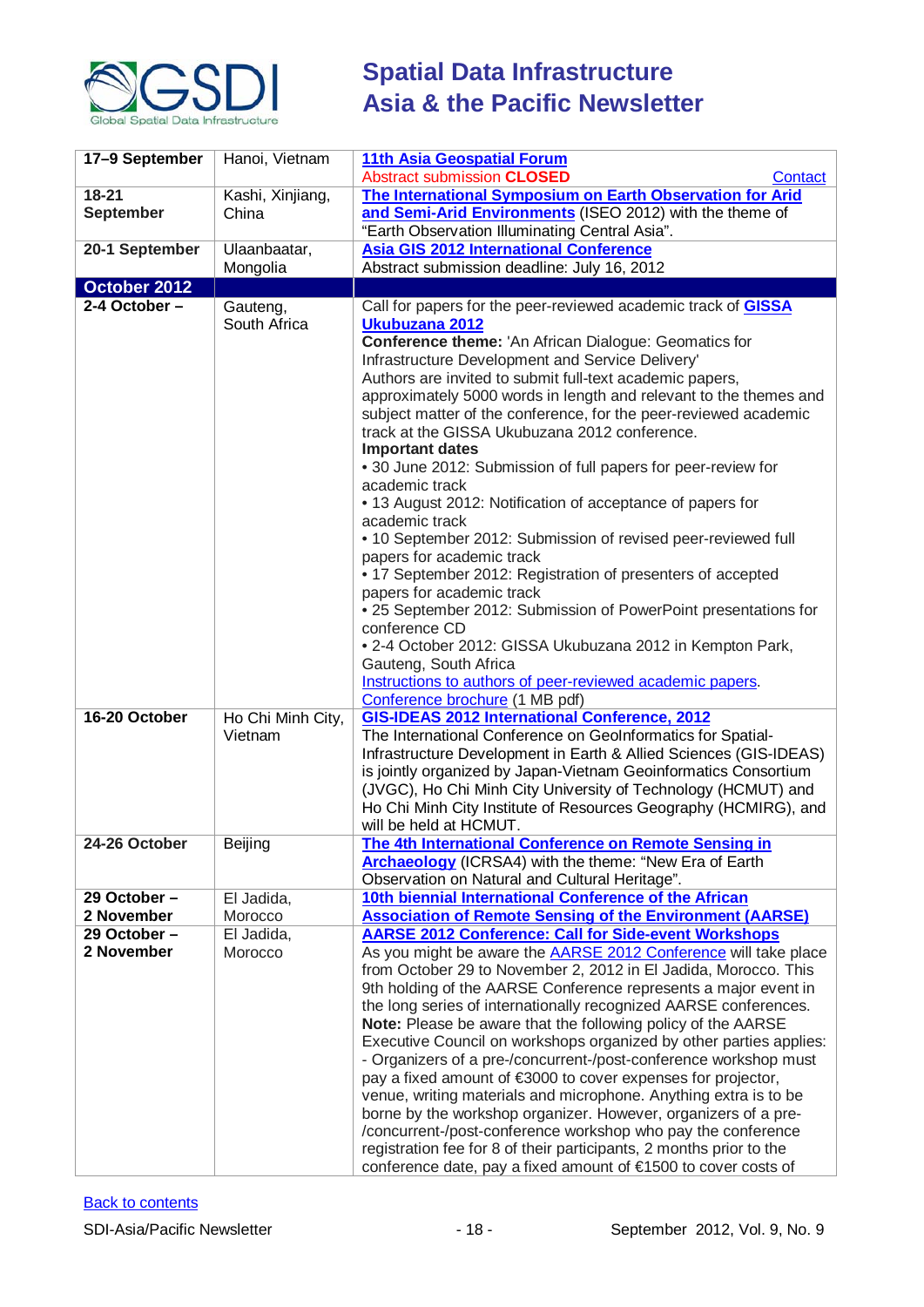

| 29 October-<br>2 November | Bangkok,<br>Thailand       | projector, venue, writing materials and microphone.<br>Abstract submission CLOSED 30 April 2012<br>AARSE AWARDS - All presenters are invited and encouraged to<br>enter the AARSE award-winning competition for best paper<br>presentation and best poster.<br>IEEE GRSS/AARSE TRAVEL FELLOWSHIPS - To support travel<br>costs, accommodation and registration fees to attend conferences<br>of the two societies in the field of Earth observation by remote<br>sensing. The beneficiaries of these conference fellowships shall be<br>African scientists or students who have their paper accepted for<br>oral or poster presentation at the AARSE biennial conference.<br>19th United Nations Regional Cartographic Conference for<br><b>Asia and the Pacific</b><br>The primary objective of the Conference is to provide a regional<br>forum where government officials, scientists and experts from Asia<br>and the Pacific and other regions meet to address the common<br>needs, problems and experiences in the interrelated fields of<br>surveying, geography, cartography and mapping, hydrography,<br>remote sensing, land/sea and geographical information systems<br>and environmental protection, including educational and training<br>aspects, scientific and technological requirements, implementation<br>issues and benefits. |  |
|---------------------------|----------------------------|---------------------------------------------------------------------------------------------------------------------------------------------------------------------------------------------------------------------------------------------------------------------------------------------------------------------------------------------------------------------------------------------------------------------------------------------------------------------------------------------------------------------------------------------------------------------------------------------------------------------------------------------------------------------------------------------------------------------------------------------------------------------------------------------------------------------------------------------------------------------------------------------------------------------------------------------------------------------------------------------------------------------------------------------------------------------------------------------------------------------------------------------------------------------------------------------------------------------------------------------------------------------------------------------------------------------------------------------------|--|
| <b>November</b>           |                            |                                                                                                                                                                                                                                                                                                                                                                                                                                                                                                                                                                                                                                                                                                                                                                                                                                                                                                                                                                                                                                                                                                                                                                                                                                                                                                                                                   |  |
| 2012                      |                            |                                                                                                                                                                                                                                                                                                                                                                                                                                                                                                                                                                                                                                                                                                                                                                                                                                                                                                                                                                                                                                                                                                                                                                                                                                                                                                                                                   |  |
| 13-5 November             | UNSW, Sydney,<br>Australia | 3rd International Conference on Indoor Positioning and Indoor<br><b>Navigation (IPIN)</b>                                                                                                                                                                                                                                                                                                                                                                                                                                                                                                                                                                                                                                                                                                                                                                                                                                                                                                                                                                                                                                                                                                                                                                                                                                                         |  |
| "NEW"<br>$19 - 22$        | London, UK                 | Contact<br><b>World Congress on Sustainable Technologies (WCST-2012)</b>                                                                                                                                                                                                                                                                                                                                                                                                                                                                                                                                                                                                                                                                                                                                                                                                                                                                                                                                                                                                                                                                                                                                                                                                                                                                          |  |
| <b>November</b>           |                            | Technical Co-Sponsored by IEEE UK/RI Section                                                                                                                                                                                                                                                                                                                                                                                                                                                                                                                                                                                                                                                                                                                                                                                                                                                                                                                                                                                                                                                                                                                                                                                                                                                                                                      |  |
|                           |                            | Paper Submission: To submit a paper, please visit.                                                                                                                                                                                                                                                                                                                                                                                                                                                                                                                                                                                                                                                                                                                                                                                                                                                                                                                                                                                                                                                                                                                                                                                                                                                                                                |  |
| "NEW"                     |                            | <b>Important Dates:</b>                                                                                                                                                                                                                                                                                                                                                                                                                                                                                                                                                                                                                                                                                                                                                                                                                                                                                                                                                                                                                                                                                                                                                                                                                                                                                                                           |  |
|                           |                            | Full Paper Submission Date: September 20, 2012                                                                                                                                                                                                                                                                                                                                                                                                                                                                                                                                                                                                                                                                                                                                                                                                                                                                                                                                                                                                                                                                                                                                                                                                                                                                                                    |  |
|                           |                            | Extended Abstract (Work in Progress) Submission Date:                                                                                                                                                                                                                                                                                                                                                                                                                                                                                                                                                                                                                                                                                                                                                                                                                                                                                                                                                                                                                                                                                                                                                                                                                                                                                             |  |
|                           |                            | September 30, 2012                                                                                                                                                                                                                                                                                                                                                                                                                                                                                                                                                                                                                                                                                                                                                                                                                                                                                                                                                                                                                                                                                                                                                                                                                                                                                                                                |  |
|                           |                            | Proposal for Workshops and Tutorials: August 31,<br>Notification of Workshop and Tutorial Acceptance: September 10,                                                                                                                                                                                                                                                                                                                                                                                                                                                                                                                                                                                                                                                                                                                                                                                                                                                                                                                                                                                                                                                                                                                                                                                                                               |  |
|                           |                            | Proposal for Industrial Presentation / Special Track: August 31,                                                                                                                                                                                                                                                                                                                                                                                                                                                                                                                                                                                                                                                                                                                                                                                                                                                                                                                                                                                                                                                                                                                                                                                                                                                                                  |  |
|                           |                            | Notification of Abstract Acceptance/Rejection: October 10,                                                                                                                                                                                                                                                                                                                                                                                                                                                                                                                                                                                                                                                                                                                                                                                                                                                                                                                                                                                                                                                                                                                                                                                                                                                                                        |  |
|                           |                            | Notification of Industrial Presentation / Special Track Acceptance:                                                                                                                                                                                                                                                                                                                                                                                                                                                                                                                                                                                                                                                                                                                                                                                                                                                                                                                                                                                                                                                                                                                                                                                                                                                                               |  |
|                           |                            | September 10,                                                                                                                                                                                                                                                                                                                                                                                                                                                                                                                                                                                                                                                                                                                                                                                                                                                                                                                                                                                                                                                                                                                                                                                                                                                                                                                                     |  |
|                           |                            | Notification of Paper Acceptance/Rejection: October 01,                                                                                                                                                                                                                                                                                                                                                                                                                                                                                                                                                                                                                                                                                                                                                                                                                                                                                                                                                                                                                                                                                                                                                                                                                                                                                           |  |
|                           |                            | Camera Ready Extended Abstract Due: October 19,                                                                                                                                                                                                                                                                                                                                                                                                                                                                                                                                                                                                                                                                                                                                                                                                                                                                                                                                                                                                                                                                                                                                                                                                                                                                                                   |  |
|                           |                            | Camera Ready Paper Due: October 19,<br>Early Registration Deadline: August 01, 2012 - October 15, 2012                                                                                                                                                                                                                                                                                                                                                                                                                                                                                                                                                                                                                                                                                                                                                                                                                                                                                                                                                                                                                                                                                                                                                                                                                                            |  |
|                           |                            | Late Registration Deadline: October 16, 2012 - November 01, 2012                                                                                                                                                                                                                                                                                                                                                                                                                                                                                                                                                                                                                                                                                                                                                                                                                                                                                                                                                                                                                                                                                                                                                                                                                                                                                  |  |
|                           |                            | Conference Dates: November 19-22, 2012.                                                                                                                                                                                                                                                                                                                                                                                                                                                                                                                                                                                                                                                                                                                                                                                                                                                                                                                                                                                                                                                                                                                                                                                                                                                                                                           |  |
| 20-2 November             | Canberra,                  | spatial@gov® Conference and Exhibition 2012                                                                                                                                                                                                                                                                                                                                                                                                                                                                                                                                                                                                                                                                                                                                                                                                                                                                                                                                                                                                                                                                                                                                                                                                                                                                                                       |  |
|                           | Australia                  | Call for Papers - Deadline for Submissions: 5pm Tuesday                                                                                                                                                                                                                                                                                                                                                                                                                                                                                                                                                                                                                                                                                                                                                                                                                                                                                                                                                                                                                                                                                                                                                                                                                                                                                           |  |
| 27-30 November            | Suva, Fiji                 | 7th August 2012 -<br>Contact<br>2012 Pacific GIS & RS Conference                                                                                                                                                                                                                                                                                                                                                                                                                                                                                                                                                                                                                                                                                                                                                                                                                                                                                                                                                                                                                                                                                                                                                                                                                                                                                  |  |
|                           |                            | Abstract deadline: September 30, 2012<br><b>Flyer</b>                                                                                                                                                                                                                                                                                                                                                                                                                                                                                                                                                                                                                                                                                                                                                                                                                                                                                                                                                                                                                                                                                                                                                                                                                                                                                             |  |
| "NEW"                     |                            | The theme for this year is "Mapping Pacific Resources", which is                                                                                                                                                                                                                                                                                                                                                                                                                                                                                                                                                                                                                                                                                                                                                                                                                                                                                                                                                                                                                                                                                                                                                                                                                                                                                  |  |
|                           |                            | timely as the recently concluded Rio +20 United Nations conference                                                                                                                                                                                                                                                                                                                                                                                                                                                                                                                                                                                                                                                                                                                                                                                                                                                                                                                                                                                                                                                                                                                                                                                                                                                                                |  |
|                           |                            | noted the relevance of global mapping and recognised the value of                                                                                                                                                                                                                                                                                                                                                                                                                                                                                                                                                                                                                                                                                                                                                                                                                                                                                                                                                                                                                                                                                                                                                                                                                                                                                 |  |
|                           |                            | reliable geospatial information for sustainable development and                                                                                                                                                                                                                                                                                                                                                                                                                                                                                                                                                                                                                                                                                                                                                                                                                                                                                                                                                                                                                                                                                                                                                                                                                                                                                   |  |
|                           |                            | decision-making. The global conference further recognised the<br>need to support developing countries in their efforts to collect                                                                                                                                                                                                                                                                                                                                                                                                                                                                                                                                                                                                                                                                                                                                                                                                                                                                                                                                                                                                                                                                                                                                                                                                                 |  |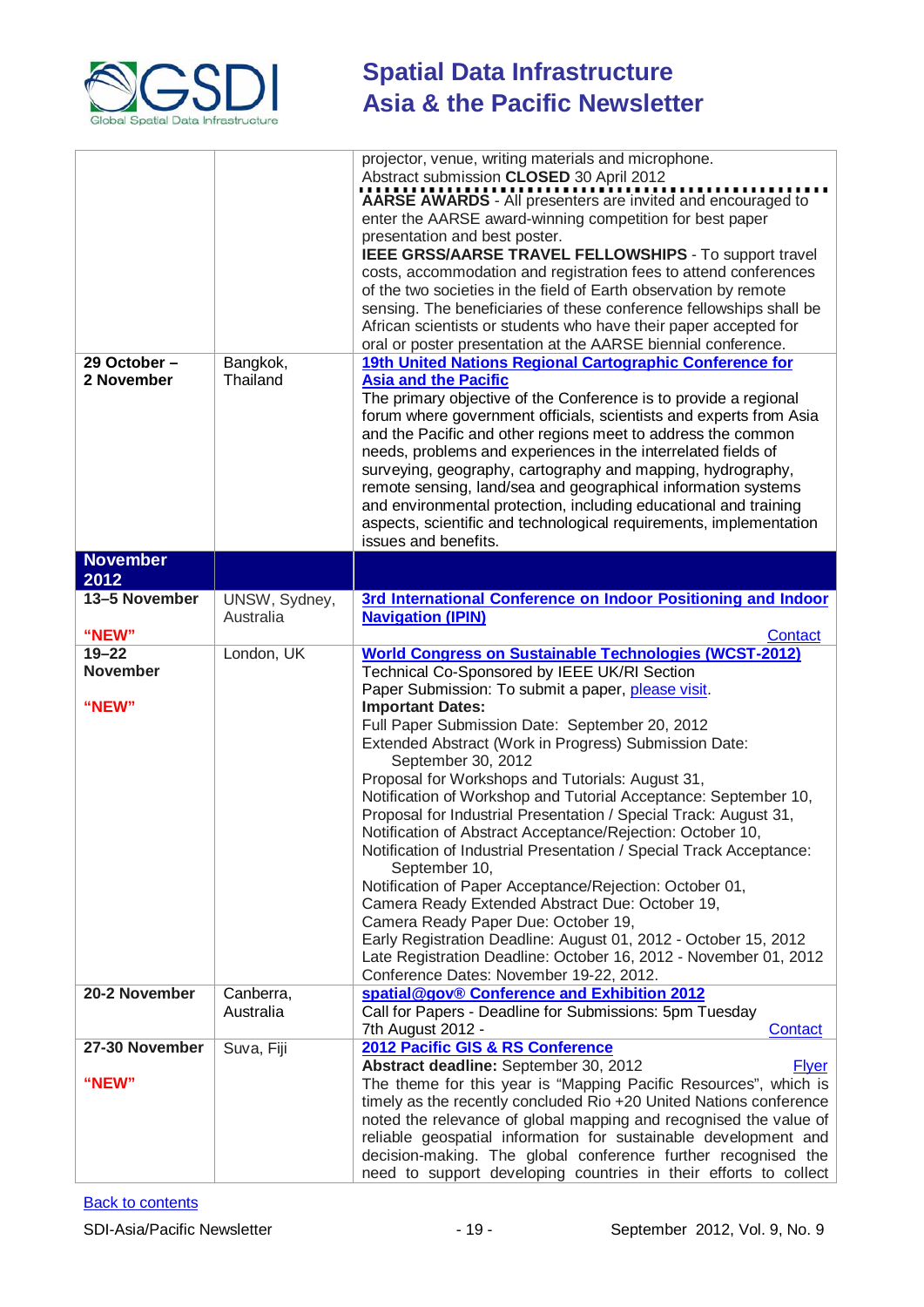

| 28-30 November                  | Valencia, Spain                                                        | resource and environmental data.<br>As with previous Pacific GIS & RS conferences, there are no fees<br>levied for those wishing to attend, and the conference is funded<br>entirely by donations from regional organisations, technology<br>agencies. This year, Deutsche<br>vendors<br>international<br>and<br>Gesellschaft für Internationale Zusammenarbeit (GIZ) GmbH will<br>support the Conference. GIZ will sponsor selected presenters from<br>Tonga, Vanuatu and Solomon Islands to participate in the<br>conference. To qualify, the presented topic should be related to<br>forestry, agriculture or environmental application of GIS/RS, which<br>is automatically linked to climate Change thematic. The deadline for<br>abstract submission is 30th September, and final selection would<br>require additional submission of the actual presentation upon<br>request. For further information and registration.<br>8th International gvSIG Conference |  |
|---------------------------------|------------------------------------------------------------------------|----------------------------------------------------------------------------------------------------------------------------------------------------------------------------------------------------------------------------------------------------------------------------------------------------------------------------------------------------------------------------------------------------------------------------------------------------------------------------------------------------------------------------------------------------------------------------------------------------------------------------------------------------------------------------------------------------------------------------------------------------------------------------------------------------------------------------------------------------------------------------------------------------------------------------------------------------------------------|--|
|                                 |                                                                        | "Making the Future: Technology, Solidarity and Business".<br>Call for papers is now open. As of today communication proposals<br>can be sent to the email address; they will be evaluated by the<br>scientific committee as to their inclusion in the conference program.<br>There are two types of communication: paper or poster. Information<br>regarding to regulations on communication presentations can be<br>found in the Communications section. Abstracts will be accepted<br>until September 28th.<br>Organizations interested in collaborating in the event can find<br>information in the section: How to collaborate.                                                                                                                                                                                                                                                                                                                                  |  |
| <b>December</b>                 |                                                                        |                                                                                                                                                                                                                                                                                                                                                                                                                                                                                                                                                                                                                                                                                                                                                                                                                                                                                                                                                                      |  |
| 2012                            |                                                                        |                                                                                                                                                                                                                                                                                                                                                                                                                                                                                                                                                                                                                                                                                                                                                                                                                                                                                                                                                                      |  |
| 9-10 December<br>"NEW"          | Kuala Lumpur,<br>Malaysia                                              | Asia Oceania Regional Workshop on GNSS<br><b>Contact</b>                                                                                                                                                                                                                                                                                                                                                                                                                                                                                                                                                                                                                                                                                                                                                                                                                                                                                                             |  |
| <b>February 2013</b>            |                                                                        |                                                                                                                                                                                                                                                                                                                                                                                                                                                                                                                                                                                                                                                                                                                                                                                                                                                                                                                                                                      |  |
| 11-3 February                   | Denver, USA                                                            | <b>International LiDAR Mapping Forum (ILMF)</b><br>Call for Papers and invites any interested parties to submit their<br>abstracts by September 28, 2012 online.<br><b>Contact</b>                                                                                                                                                                                                                                                                                                                                                                                                                                                                                                                                                                                                                                                                                                                                                                                   |  |
| <b>March 2013</b>               |                                                                        |                                                                                                                                                                                                                                                                                                                                                                                                                                                                                                                                                                                                                                                                                                                                                                                                                                                                                                                                                                      |  |
| 18-9 March<br>"NEW"             | Singapore                                                              | <b>1st Annual International Conference on ACE:</b><br><b>Call For Papers 2013</b><br><b>IMPORTANT DATES</b><br>Full Paper Submission Deadline: 23rd November 2012Author<br>Notification: 7th December 2012 Final Paper (Camera-Ready)<br>Submission Deadline: 31st December 2012<br>Early Bird Registration Deadline: 18th January 2013<br>Late Registration Deadline: 13th February<br>Contact                                                                                                                                                                                                                                                                                                                                                                                                                                                                                                                                                                      |  |
| <b>April 2013</b>               |                                                                        |                                                                                                                                                                                                                                                                                                                                                                                                                                                                                                                                                                                                                                                                                                                                                                                                                                                                                                                                                                      |  |
| <b>22-26 April</b><br>"AMENDED" | Beijing, China<br>35th International Sym<br>on Remote Sensing of Envir | 35th International Symposium on Remote Sensing of<br><b>Environment (ISRSE35)</b><br>The papers included in the 35th International Symposium on<br>Remote Sensing of Environment proceedings will be published by<br>IOP Publishing Ltd., UK. The proceedings are available through the<br><b>IOP Conference Series: Earth and Environmental Science. All</b><br>published papers will be indexed by El Compendex.<br>Authors interested in the themes and topics of ISRSE35 are<br>welcome to submit their original manuscripts. Submissions to<br>ISRSE35 will be peer-reviewed to ensure high-quality scientific<br>content and well-written English, in accordance with the Peer<br>Review Policy for the IOP Conference Series.<br><b>ABSTRACT SUBMISSION</b>                                                                                                                                                                                                   |  |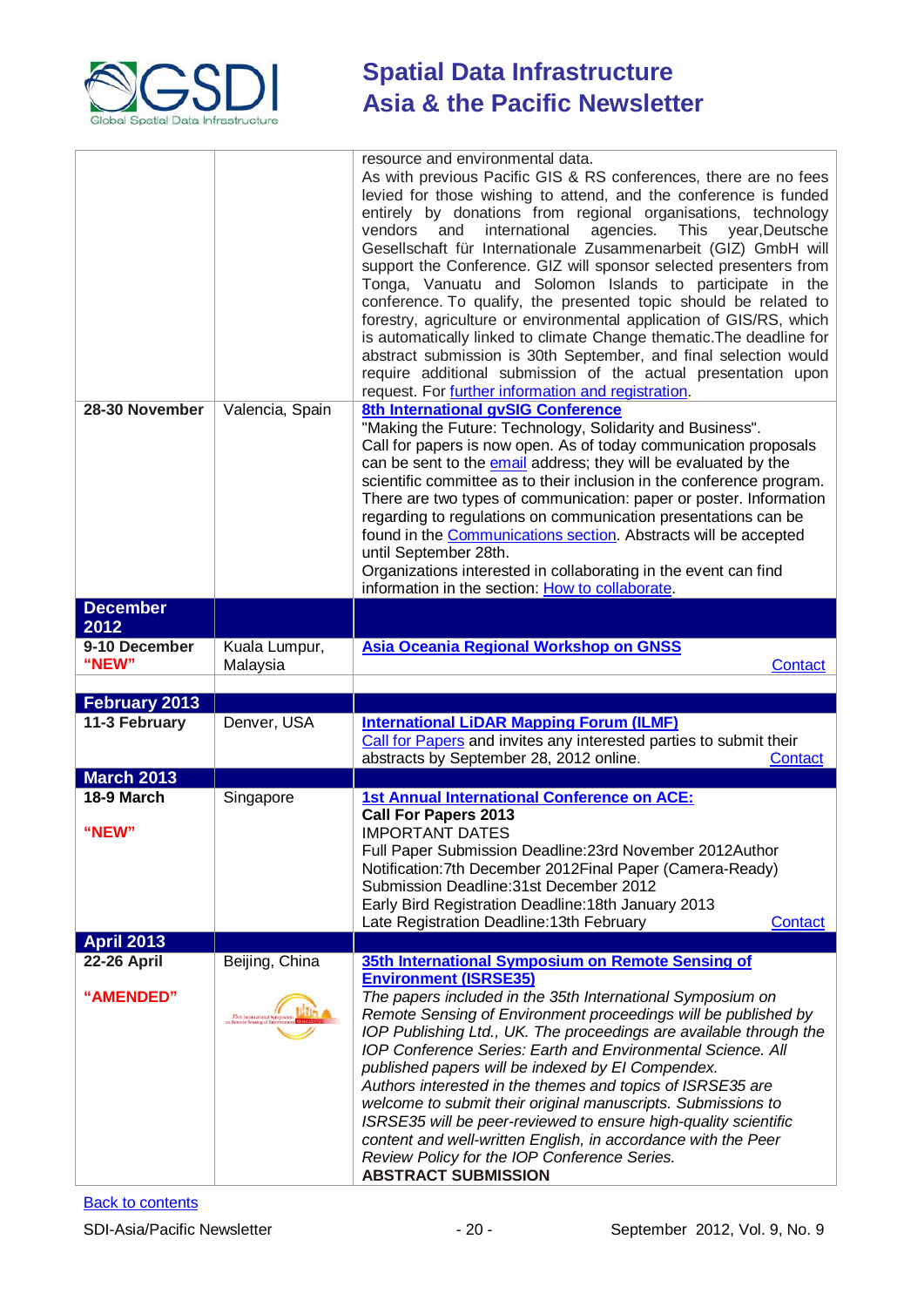

|                                    |                               | Interested contributors should submit a summary of the paper they<br>propose for presentation.<br>• All submissions should be in English.<br>• Abstracts should reach the Technical Programme Committee no<br>later than 30 September 2012.<br>• Notification of paper acceptance will be made by 10 December<br>2012.<br>• Each presenting author will be required to register and pay by the<br>author registration deadline on Monday, 25 February 2013, to<br>ensure their abstract is included in the final programme.<br>• Please submit abstracts through the Abstract Submission link at<br>http://www.isrse35.org<br>• All abstracts must be submitted online.<br><b>IMPORTANT DATES:</b><br>Registration Opens: Monday, 10 September 2012<br>Abstract Submission Deadline: Sunday, 30 September 2012<br>Workshop Submission Deadline: Tuesday, 30 October 2012<br>Acceptance Notification Monday, 10 December 2012<br>Early-bird Registration Deadline: Friday, 25 January 2013<br>Final Paper Deadline: Friday, 15 February 2013<br>Author Registration Deadline: Monday, 25 February 2013<br>Standard Registration Deadline Monday, 15 April 2013<br>Contact detail:<br><b>ISRSE35 Secretariat</b><br>E-Mail: isrse35@ceode.ac.cn<br>Tel: +86 10 8217 8969<br>Fax: +86 10 8217 8968<br>Website: www.isrse35.org<br>Address: Center for Earth Observation and Digital Earth, CAS No. 9<br>Dengzhuang South Road, Haidian District, Beijing 100094, P.R. |                  |  |
|------------------------------------|-------------------------------|--------------------------------------------------------------------------------------------------------------------------------------------------------------------------------------------------------------------------------------------------------------------------------------------------------------------------------------------------------------------------------------------------------------------------------------------------------------------------------------------------------------------------------------------------------------------------------------------------------------------------------------------------------------------------------------------------------------------------------------------------------------------------------------------------------------------------------------------------------------------------------------------------------------------------------------------------------------------------------------------------------------------------------------------------------------------------------------------------------------------------------------------------------------------------------------------------------------------------------------------------------------------------------------------------------------------------------------------------------------------------------------------------------------------------------------------------------------------|------------------|--|
| <b>May 2013</b>                    |                               |                                                                                                                                                                                                                                                                                                                                                                                                                                                                                                                                                                                                                                                                                                                                                                                                                                                                                                                                                                                                                                                                                                                                                                                                                                                                                                                                                                                                                                                                    |                  |  |
| 13-6 May                           | Rotterdam,<br>The Netherlands | <b>Geospatial World Forum</b> is a conference cum exhibition which<br>has always invoked the geospatial community with its relevant and<br>thought-provoking themes. This year, the conference which is<br>scheduled from 13-16 May 2013 at Beurs World Trade Center,<br>Rotterdam, The Netherlands aims at increasing our<br>understanding of the concept of Monetising the value added by<br>geospatial industry so far with its theme "Monetising Geospatial<br>Value and Practices".<br>Please submit your abstracts. For queries.<br><b>Important Dates -</b><br><b>Abstract Submission</b><br>15 October 2012<br><b>Abstract Acceptance/Non</b><br>04 November 2012<br><b>Acceptance Notification</b>                                                                                                                                                                                                                                                                                                                                                                                                                                                                                                                                                                                                                                                                                                                                                        |                  |  |
|                                    |                               | <b>Speaker Registration</b>                                                                                                                                                                                                                                                                                                                                                                                                                                                                                                                                                                                                                                                                                                                                                                                                                                                                                                                                                                                                                                                                                                                                                                                                                                                                                                                                                                                                                                        | 15 December 2012 |  |
| <b>August 2013</b><br>26-29 August | Kuching,                      |                                                                                                                                                                                                                                                                                                                                                                                                                                                                                                                                                                                                                                                                                                                                                                                                                                                                                                                                                                                                                                                                                                                                                                                                                                                                                                                                                                                                                                                                    |                  |  |
| 2014                               | Sarawak,<br>Malaysia          | The 8th International Symposium on Digital Earth (ISDE8) with<br>the theme of "Transforming Knowledge into Sustainable Practice"<br>will be held in Kuching, Sarawak, Malaysia.                                                                                                                                                                                                                                                                                                                                                                                                                                                                                                                                                                                                                                                                                                                                                                                                                                                                                                                                                                                                                                                                                                                                                                                                                                                                                    |                  |  |
|                                    | Malaysia                      | Malaysia will be hosting the (International Federation of Surveyors)                                                                                                                                                                                                                                                                                                                                                                                                                                                                                                                                                                                                                                                                                                                                                                                                                                                                                                                                                                                                                                                                                                                                                                                                                                                                                                                                                                                               |                  |  |
|                                    |                               | FIG Congress in 2014. The decision was taken at the recently<br>concluded FIG Congress 2010 in Sydney, Australia.                                                                                                                                                                                                                                                                                                                                                                                                                                                                                                                                                                                                                                                                                                                                                                                                                                                                                                                                                                                                                                                                                                                                                                                                                                                                                                                                                  |                  |  |